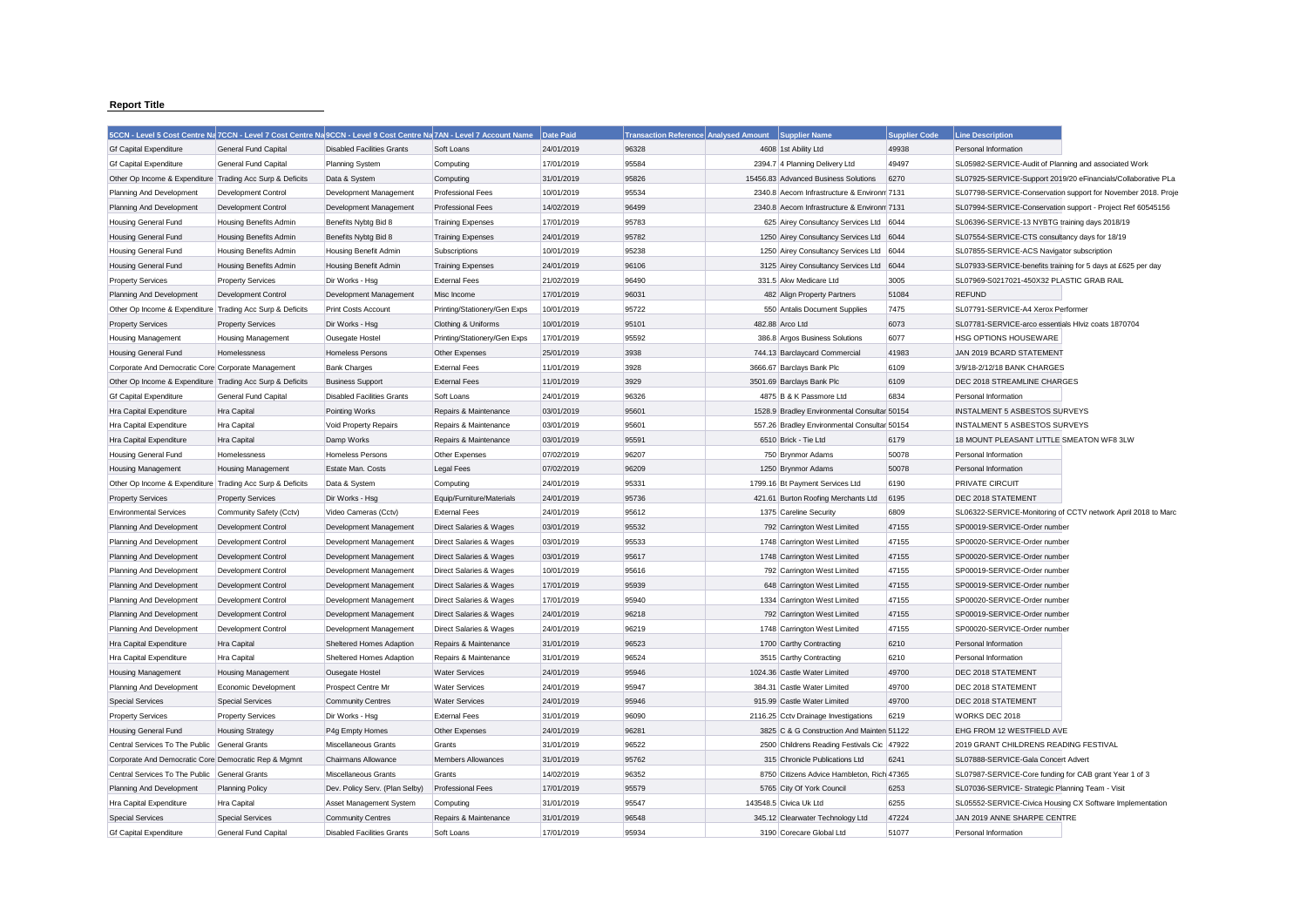| <b>Special Services</b>                                   | <b>Special Services</b>                                    | <b>Community Centres</b>                            | <b>Energy Costs</b>                      | 31/01/2019 | 96293 | 311.01 Corona Energy Retail 4 Ltd             | 48435 | CALCARIA HOUSE DEC 18-JAN19                                   |
|-----------------------------------------------------------|------------------------------------------------------------|-----------------------------------------------------|------------------------------------------|------------|-------|-----------------------------------------------|-------|---------------------------------------------------------------|
| Corporate And Democratic Core Democratic Rep & Mgmnt      |                                                            | Chairmans Allowance                                 | <b>Members Allowances</b>                | 24/01/2019 | 96307 | 400 Create Tvt                                | 46848 | SL07974-SERVICE-Distribution of Gala Concert Leaflets         |
| Housing Management                                        | Housing Management                                         | <b>Tenant Participation</b>                         | Printing/Stationery/Gen Exps             | 17/01/2019 | 95973 | 1600 Create Tvt                               | 46848 | SL07909-SERVICE-Open Door (Spring 2019) - Print and Distribut |
| Other Op Income & Expenditure Trading Acc Surp & Deficits |                                                            | Marketing & Comms                                   | Other Expenses                           | 31/01/2019 | 96321 | 4850 Create Tvt                               | 46848 | SL07962-SERVICE-Citizenlink print and distribution            |
| <b>Environmental Services</b>                             | Recycling                                                  | Recycling                                           | <b>External Fees</b>                     | 10/01/2019 | 95728 | 1512.39 C S Backhouse Ltd                     | 47543 | <b>GREENWASTE</b>                                             |
| <b>Housing General Fund</b>                               | <b>Housing Strategy</b>                                    | P4g3 Olympia Park                                   | Other Expenses                           | 17/01/2019 | 95604 | 5000 Cushman & Wakefield                      | 47342 | SL07797-SERVICE-Olmypia Park Property Advice Work Package 3   |
| Housing General Fund                                      | <b>Housing Strategy</b>                                    | P4g3 Olympia Park                                   | Other Expenses                           | 14/02/2019 | 96278 | 1500 Cushman & Wakefield                      | 47342 | SL07731-SERVICE-Ousegate Land Valuation - Olympia Park        |
| Housing Management                                        | Housing Management                                         | Hsg.Gen.Management                                  | <b>Professional Fees</b>                 | 17/01/2019 | 95606 | 3000 Cushman & Wakefield                      | 47342 | SL07694-SERVICE-Quotation for valuations for 43 Kirkgate Tadc |
| Other Op Income & Expenditure Trading Acc Surp & Deficits |                                                            | Central Telephones                                  | Communications                           | 03/01/2019 | 95058 | 638.74 Daisy Communications Ltd               | 6325  | SL06510-SERVICE-Central Telephone Line Contract               |
| Other Op Income & Expenditure Trading Acc Surp & Deficits |                                                            | Central Telephones                                  | Communications                           | 31/01/2019 | 95818 | 633.67 Daisy Communications Ltd               | 6325  | SL06510-SERVICE-Central Telephone Line Contract               |
| Other Op Income & Expenditure Trading Acc Surp & Deficits |                                                            | Mobile Phones A/C                                   | Communications                           | 31/01/2019 | 95812 | 603 Daisy Communications Ltd                  | 6325  | SL06496-SERVICE-Mobile Phone Contract                         |
| Other Op Income & Expenditure Other Operating Expenditure |                                                            | Capital Receipts Pool Pymnt                         | Other Expenses                           | 24/01/2019 | 96237 | 108654.71 Department For Communities Ar 46412 |       | 100111 sdc pooling quarter 3 2018/19                          |
| Gen Grants & Collection Fund                              | Taxation & Non-Specific Grants Gen Fund Income             |                                                     | Dclg                                     | 18/01/2019 | 3933  | 1133450 Department For Communities & 6345     |       | 21/01/19 NNDR/RSG                                             |
| Holding & Personal Accounts                               | Miscellaneous Holding Accounts Nndr Payers Coll Fund (Old) |                                                     | <b>Collection Fund</b>                   | 18/01/2019 | 3933  | 1263845 Department For Communities & 6345     |       | 21/01/19 NNDR/RSG                                             |
| <b>Gf Capital Expenditure</b>                             | General Fund Capital                                       | <b>Disabled Facilities Grants</b>                   | Soft Loans                               | 24/01/2019 | 96327 | 2233 Dh2 Solutions Ltd                        | 46710 | Personal Information                                          |
| <b>Gf Capital Expenditure</b>                             | <b>General Fund Capital</b>                                | <b>Disabled Facilities Grants</b>                   | Soft Loans                               | 24/01/2019 | 96325 | 6175 Dolphin Mobility Yorkshire & Curi 40835  |       | Personal Information                                          |
| Other Op Income & Expenditure Trading Acc Surp & Deficits |                                                            | Data & System                                       | Direct Salaries & Wages                  | 10/01/2019 | 95060 | 1200 Dtl Creative Ltd                         | 50230 | SL07631-SERVICE-Housing System Rents Training                 |
| Other Op Income & Expenditure Trading Acc Surp & Deficits |                                                            | Data & System                                       | Direct Salaries & Wages                  | 10/01/2019 | 95060 | 1800 Dtl Creative Ltd                         | 50230 | SL07631-SERVICE-Housing System Testing Consultancy            |
| Central Services To The Public Elections                  |                                                            | Register Of Electors                                | Printing/Stationery/Gen Exps             | 24/01/2019 | 95626 | 468.16 Electoral Reform Services              | 6390  | SL06953-SERVICE-Canvass 2018                                  |
| Central Services To The Public Elections                  |                                                            | Register Of Electors                                | Printing/Stationery/Gen Exps             | 07/02/2019 | 96212 | 558.6 Electoral Reform Services               | 6390  | SL06953-SERVICE-Canvass 2018                                  |
| Hra Capital Expenditure                                   | Hra Capital                                                | <b>Bathroom Replacements</b>                        | Repairs & Maintenance                    | 03/01/2019 | 95560 | 22388.56 Engie Regeneration Limited           | 43184 | <b>INSTALMENT 3 BATHROOMS 2018</b>                            |
|                                                           |                                                            |                                                     |                                          |            |       |                                               |       |                                                               |
| Hra Capital Expenditure                                   | Hra Capital                                                | <b>Electrical Rewires</b>                           | Repairs & Maintenance                    | 03/01/2019 | 95560 | 1335 Engie Regeneration Limited               | 43184 | <b>INSTALMENT 3 BATHROOMS 2018</b>                            |
| Hra Capital Expenditure                                   | Hra Capital                                                | Pointing Works                                      | Repairs & Maintenance                    | 03/01/2019 | 95561 | 60726.27 Engie Regeneration Limited           | 43184 | <b>INSTALMENT 2 REPOINTING 2018</b>                           |
| <b>Cultural And Related Services</b>                      | Open Spaces                                                | Community Parks & Open Space Repairs & Maintenance  |                                          | 10/01/2019 | 95536 | 460.42 Enterprise Managed Services Ltd 6404   |       | FAIRBURN GRASS CUTTING SEPT 2018                              |
| <b>Cultural And Related Services</b>                      | Open Spaces                                                | Community Parks & Open Space Repairs & Maintenance  |                                          | 24/01/2019 | 95730 | 298.1 Enterprise Managed Services Ltd 6404    |       | NOV 2018 ADDITIONALS                                          |
| <b>Cultural And Related Services</b>                      | Open Spaces                                                | Selby Park                                          | Repairs & Maintenance                    | 24/01/2019 | 95730 | 266.95 Enterprise Managed Services Ltd 6404   |       | NOV 2018 ADDITIONALS                                          |
| <b>Environmental Services</b>                             | <b>Waste Collection</b>                                    | Dom.Wheeled Bins/Sac                                | <b>External Fees</b>                     | 24/01/2019 | 95731 | 2363.76 Enterprise Managed Services Ltd 6404  |       | DEC 2018 SATURDAY DELIVERIES                                  |
| <b>Environmental Services</b>                             | <b>Waste Collection</b>                                    | Refuse Collection General                           | <b>External Fees</b>                     | 24/01/2019 | 95730 | 13860.5 Enterprise Managed Services Ltd 6404  |       | NOV 2018 ADDITIONALS                                          |
| <b>Environmental Services</b>                             | <b>Waste Collection</b>                                    | Refuse Collection General                           | <b>External Fees</b>                     | 24/01/2019 | 95732 | 4016 Enterprise Managed Services Ltd 6404     |       | DEC 2018 ADDITIONAL KERBSIDE & RES WASTE                      |
| <b>Environmental Services</b>                             | <b>Waste Collection</b>                                    | <b>Refuse Collection General</b>                    | <b>External Fees</b>                     | 24/01/2019 | 95733 | 4321 Enterprise Managed Services Ltd 6404     |       | DEC 2018 ADDITIONAL GREEN WASTE                               |
| <b>Special Services</b>                                   | <b>Special Services</b>                                    | Grassed Areas & Open Spaces Repairs & Maintenance   |                                          | 24/01/2019 | 95730 | 589.4 Enterprise Managed Services Ltc 6404    |       | NOV 2018 ADDITIONALS                                          |
| <b>Hra Capital Expenditure</b>                            | Hra Capital                                                | Damp Works                                          | Repairs & Maintenance                    | 31/01/2019 | 95976 | 591.82 Envirovent Ltd                         | 6406  | 12 SPRINGHILL COURT TADCASTER LS24 8DN                        |
| Planning And Development                                  | Economic Development                                       | Sherburn Ent C Maint                                | <b>Energy Costs</b>                      | 24/01/2019 | 96040 | 534.47 E-On Energy                            | 6409  | UNIT 3 SWORDFISH WAY                                          |
| <b>Property Services</b>                                  | <b>Property Services</b>                                   | Dir Works - Hsg                                     | Equip/Furniture/Materials                | 31/01/2019 | 95937 | 475 Fairfax Plant Hire                        | 6509  | SL07754-SERVICE-Lyte steel warehouse steps product code SMS07 |
| <b>Gf Capital Expenditure</b>                             | General Fund Capital                                       | Car Park Improvement Program: Repairs & Maintenance |                                          | 17/01/2019 | 95580 | 1554.5 Flowbird Smart City Uk Ltd             | 43317 | SL07632-SERVICE-Software upgrade 11 x P&D machines as per quo |
| <b>Housing General Fund</b>                               | <b>Housing Strategy</b>                                    | P4g Empty Homes                                     | Other Expenses                           | 03/01/2019 | 95641 | 751.51 Fox Property Services                  | 51033 | Personal Information                                          |
| <b>Property Services</b>                                  | <b>Property Services</b>                                   | Dir Works - Hsg                                     | <b>External Fees</b>                     | 31/01/2019 | 96527 | 501.96 Geberit Sales Ltd                      | 51174 | 19 LANDING LANE RICCALL YORK YO19 6PW                         |
| <b>Environmental Services</b>                             | Recycling                                                  | Recycling                                           | <b>External Fees</b>                     | 10/01/2019 | 95567 | 3948.7 Glasdon Uk Ltd                         | 50976 | SL07764-SERVICE-Street Bins                                   |
| <b>Housing General Fund</b>                               | Private Sector Housing Renewal Private Sect Houses         |                                                     | Other Expenses                           | 17/01/2019 | 94825 | 760 Govnet Communications                     | 31216 | SL07902-SERVICE-GovNet Training                               |
| Housing General Fund                                      | Housing Benefits Admin                                     | <b>Housing Benefit Admin</b>                        | Printing/Stationery/Gen Exps             | 10/01/2019 | 95362 | 279 Gresham Office Furniture Ltd              | 47316 | SL07663-SERVICE-Platinum Plus Squared Back Chair              |
| Housing General Fund                                      | Housing Benefits Admin                                     | Housing Benefit Admin                               | Printing/Stationery/Gen Exps             | 10/01/2019 | 95362 | 504.5 Gresham Office Furniture Ltd            | 47316 | SL07663-SERVICE-Sit Stand Motor Driven Hieght Adjustable Desk |
| Hra Capital Expenditure                                   | Hra Capital                                                | Phase 1 Hsg Dev Byram Pk Rd Consultants Fees        |                                          | 10/01/2019 | 95564 | 600 Gw Clerk Of Works Services Ltd 49748      |       | SL06357-SERVICE-Clerk of Works Services at Byram Park Road, B |
| <b>Cultural And Related Services</b>                      | Open Spaces                                                | Community Parks & Open Space Repairs & Maintenance  |                                          | 14/02/2019 | 96240 | 325.5 Hags-Smp Limited                        | 7039  | SL07519-SERVICE-To supply & fit 3x mats as per quote for Park |
| <b>Housing General Fund</b>                               | Homelessness                                               | <b>Homeless Persons</b>                             | Other Expenses                           | 10/01/2019 | 95846 | 500 Harrison Estates                          | 6528  | Personal Information                                          |
| <b>Cultural And Related Services</b>                      | Tourism                                                    | P4g3 Tourism & Culture                              | Other Expenses                           | 17/01/2019 | 95742 | 2500 Hazel Colguhoun                          | 50185 | SL07686-SERVICE-Selby950 Co-ordination & Curation - contract  |
|                                                           |                                                            |                                                     |                                          | 31/01/2019 | 95751 | 3943.16 Healthmatic Ltd                       | 6545  |                                                               |
| <b>Environmental Services</b>                             | Regulatory Servics - Eh                                    | <b>Public Conveniences</b>                          | <b>External Fees</b>                     |            |       |                                               |       | SL06273-SERVICE-Maintenance & cleaning of public toilets 1 Ap |
| <b>Environmental Services</b>                             | <b>Cemetery Services</b>                                   | <b>Burial Of The Dead</b>                           | Other Expenses                           | 17/01/2019 | 95767 | 1725 H H Chambers & Son                       | 6230  | SL07908-SERVICE-Welfare Burial                                |
| Holding & Personal Accounts                               | Control Accounts                                           | <b>Creditors Control</b>                            | Tax Deduct On Contract Paymer 10/01/2019 |            | 95805 | 1906.38 Hm Revenue & Customs                  | 6590  | JAN 2019 CIS DEDUCTIONS                                       |
| <b>Environmental Services</b>                             | Regulatory Servics - Eh                                    | Licences-Other                                      | <b>External Fees</b>                     | 24/01/2019 | 95605 | 326 Holmefield Veterinary Centre              | 6598  | SL07853-SERVICE-Invoice - 1-54985 Holmefield Vets visit       |
| Hra Capital Expenditure                                   | Hra Capital                                                | Void Property Repairs                               | Repairs & Maintenance                    | 17/01/2019 | 95754 | 665 Home Maintenance                          | 47112 | 19 FAIRFIELD                                                  |
| Hra Capital Expenditure                                   | Hra Capital                                                | Sheltered Homes Adaption                            | Repairs & Maintenance                    | 24/01/2019 | 96121 | 2195 Home Utility Group Limited               | 47533 | Personal Information                                          |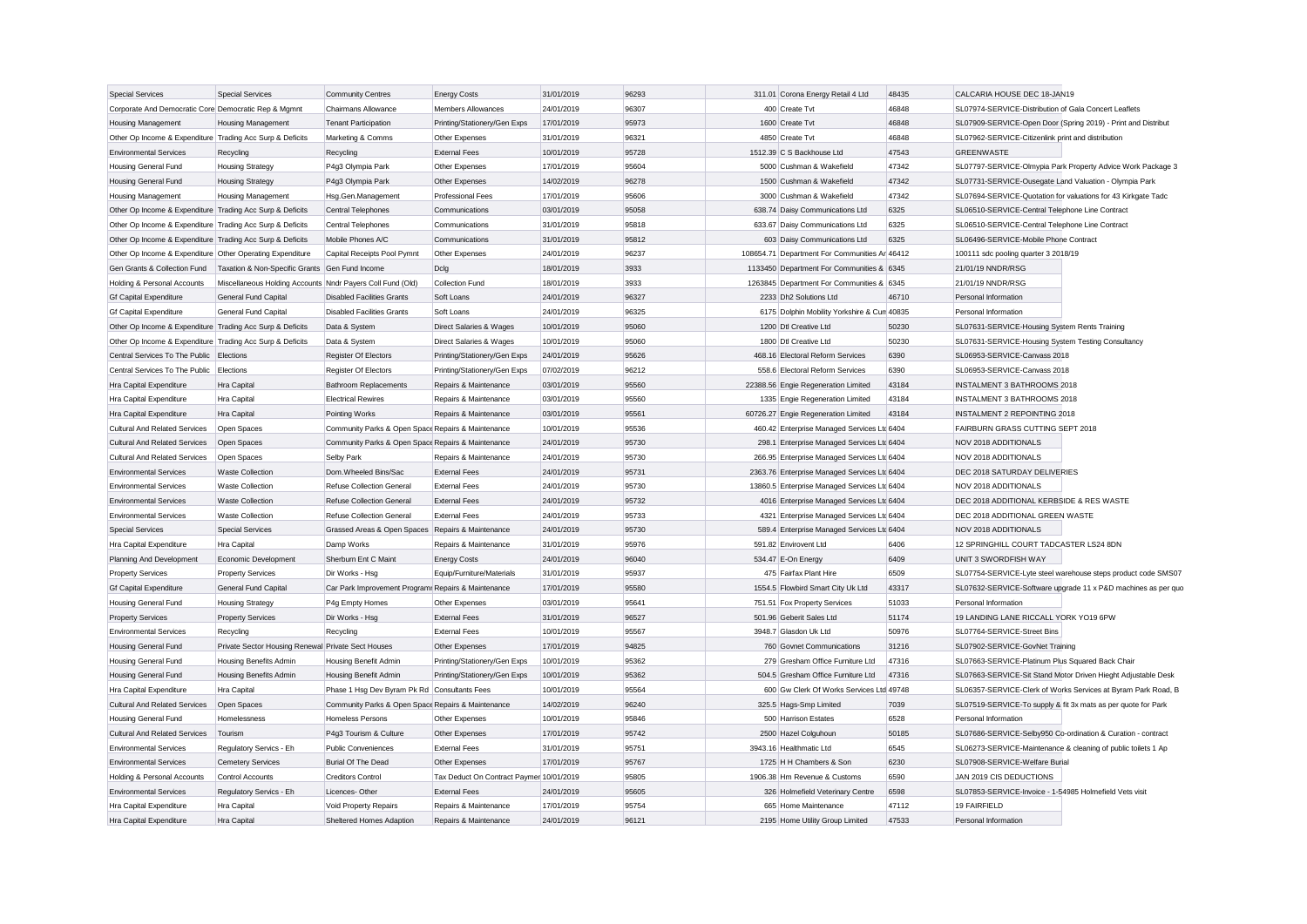| Hra Capital Expenditure                                   | Hra Capital               | Void Property Repairs                               | Repairs & Maintenance     | 17/01/2019 | 95803 |           | 2559.25 Howdens Joinery Ltd                | 21474 | DEC 2018 STATEMENT                                   |                                                               |
|-----------------------------------------------------------|---------------------------|-----------------------------------------------------|---------------------------|------------|-------|-----------|--------------------------------------------|-------|------------------------------------------------------|---------------------------------------------------------------|
| <b>Property Services</b>                                  | <b>Property Services</b>  | Dir Works - Hsg                                     | Equip/Furniture/Materials | 17/01/2019 | 95803 |           | 5910.61 Howdens Joinery Ltd                | 21474 | DEC 2018 STATEMENT                                   |                                                               |
| <b>Housing Management</b>                                 | <b>Housing Management</b> | Resource Accounting                                 | Other Expenses            | 07/02/2019 | 96497 |           | 820 Hqn Ltd                                | 6606  | SL08000-SERVICE-HQN Strategic Membership renewal     |                                                               |
| Housing General Fund                                      | Homelessness              | <b>Homeless Persons</b>                             | Other Expenses            | 24/01/2019 | 96202 | 2000 Idas |                                            | 26254 | SL07279-SERVICE-IDAS - Quarter 1 2017-18             |                                                               |
| <b>Housing General Fund</b>                               | Homelessness              | Homeless Persons                                    | Other Expenses            | 24/01/2019 | 96203 | 2000 Idas |                                            | 26254 | SL07954-SERVICE-IDAS - Quarter 3                     |                                                               |
| Corporate And Democratic Core Corporate Management        |                           | Partnership Development                             | Other Expenses            | 07/02/2019 | 96079 |           | 9265 Idox Software Ltd                     | 6622  | SL07915-SERVICE-IDOX - Grantfinder payment 2018-2021 |                                                               |
| <b>Property Services</b>                                  | <b>Property Services</b>  | Dir Works - Hsg                                     | Equip/Furniture/Materials | 31/01/2019 | 95842 |           | 2199.99 Impey Showers Ltd                  | 47213 | SL07893-SERVICE-mira advance flex shower 8.7.kw      |                                                               |
| Planning And Development                                  | Economic Development      | P4g Open For Business                               | Other Expenses            | 03/01/2019 | 95295 |           | 8375 Independent Television News Lin 50113 |       | SL06720-SERVICE-APSE film (place branding)           |                                                               |
| <b>Environmental Services</b>                             | Community Safety (Cctv)   | Video Cameras (Cctv)                                | Repairs & Maintenance     | 24/01/2019 | 95629 |           | 3517.2 It Electrical (Yorkshire) Ltd       | 6652  | DEC 2018 STATEMENT                                   |                                                               |
| <b>Gf Capital Expenditure</b>                             | General Fund Capital      | Car Park Improvement Program: Repairs & Maintenance |                           | 24/01/2019 | 95629 |           | 924.63 It Electrical (Yorkshire) Ltd       | 6652  | DEC 2018 STATEMENT                                   |                                                               |
| Highways, Roads And Transport Parking Services            |                           | Car Parks Pay & Dis.                                | Repairs & Maintenance     | 24/01/2019 | 95629 |           | 816.48 It Electrical (Yorkshire) Ltd       | 6652  | DEC 2018 STATEMENT                                   |                                                               |
| Hra Capital Expenditure                                   | Hra Capital               | <b>Central Heating Systems</b>                      | Repairs & Maintenance     | 24/01/2019 | 95629 |           | 4387.9 It Electrical (Yorkshire) Ltd       | 6652  | DEC 2018 STATEMENT                                   |                                                               |
| Hra Capital Expenditure                                   | Hra Capital               | Damp Works                                          | Repairs & Maintenance     | 24/01/2019 | 95629 |           | 629.18 It Electrical (Yorkshire) Ltd       | 6652  | DEC 2018 STATEMENT                                   |                                                               |
| Hra Capital Expenditure                                   | Hra Capital               | <b>Electrical Rewires</b>                           | Repairs & Maintenance     | 24/01/2019 | 95629 |           | 18551.69 It Electrical (Yorkshire) Ltd     | 6652  | DEC 2018 STATEMENT                                   |                                                               |
| Hra Capital Expenditure                                   | Hra Capital               | Kitchens - Decent Homes                             | Repairs & Maintenance     | 24/01/2019 | 95629 |           | 3107.98 It Electrical (Yorkshire) Ltd      | 6652  | DEC 2018 STATEMENT                                   |                                                               |
| Planning And Development                                  | Economic Development      | Sherburn Ent C Maint                                | Repairs & Maintenance     | 24/01/2019 | 95629 |           | 1572 It Electrical (Yorkshire) Ltd         | 6652  | DEC 2018 STATEMENT                                   |                                                               |
| <b>Property Services</b>                                  | <b>Property Services</b>  | Dir Works - Hsg                                     | <b>External Fees</b>      | 24/01/2019 | 95629 |           | 8553.7 It Electrical (Yorkshire) Ltd       | 6652  | DEC 2018 STATEMENT                                   |                                                               |
| Hra Capital Expenditure                                   | Hra Capital               | Void Property Repairs                               | Repairs & Maintenance     | 03/01/2019 | 95298 |           | 480 J&D Decorating And Property M: 36796   |       | 44 BROCKLEY CLOSE CHURCH FENTON                      |                                                               |
| Hra Capital Expenditure                                   | Hra Capital               | Void Property Repairs                               | Repairs & Maintenance     | 03/01/2019 | 95538 |           | 700 J&D Decorating And Property M: 36796   |       | 94B WEST ACRES                                       |                                                               |
| Hra Capital Expenditure                                   | Hra Capital               | Void Property Repairs                               | Repairs & Maintenance     | 03/01/2019 | 95539 |           | 350 J&D Decorating And Property M: 36796   |       | 9 WAVELL STREET                                      |                                                               |
| Hra Capital Expenditure                                   | Hra Capital               | Void Property Repairs                               | Repairs & Maintenance     | 03/01/2019 | 95540 |           | 320 J&D Decorating And Property M: 36796   |       | 50 NORTH DRIVE                                       |                                                               |
| Hra Capital Expenditure                                   | Hra Capital               | Void Property Repairs                               | Repairs & Maintenance     | 03/01/2019 | 95573 |           | 950 J&D Decorating And Property M: 36796   |       | 17A MANOR GARTH KELLINGTON                           |                                                               |
| Hra Capital Expenditure                                   | Hra Capital               | Void Property Repairs                               | Repairs & Maintenance     | 31/01/2019 | 96441 |           | 430 J&D Decorating And Property M: 36796   |       | CLEAN ENTIRE PROPERTY 3 HODGE LANE                   |                                                               |
| Hra Capital Expenditure                                   | Hra Capital               | Void Property Repairs                               | Repairs & Maintenance     | 31/01/2019 | 96442 |           | 320 J&D Decorating And Property M: 36796   |       | CLEAN ENTIRE PROPERTY 9 SUDFORTH LANE                |                                                               |
| Hra Capital Expenditure                                   | Hra Capital               | Void Property Repairs                               | Repairs & Maintenance     | 31/01/2019 | 96444 |           | 750 J&D Decorating And Property Ma 36796   |       | 14 FOSTERGATE SELBY                                  |                                                               |
| <b>Property Services</b>                                  | <b>Property Services</b>  | Dir Works - Hsg                                     | <b>External Fees</b>      | 31/01/2019 | 96440 |           | 540 J&D Decorating And Property M: 36796   |       | gutter cleaning                                      |                                                               |
| <b>Housing General Fund</b>                               | Homelessness              | Homeless Persons                                    | Other Expenses            | 10/01/2019 | 95806 |           | 535 Personal Information                   | 49713 | FRONTLINE PREVENTION ADVANCE RENT                    |                                                               |
| <b>Property Services</b>                                  | <b>Property Services</b>  | Dir Works - Hsg                                     | Equip/Furniture/Materials | 24/01/2019 | 95969 |           | 4885.23 Jewson Ltd                         | 6662  | DEC 2018 STATEMENT                                   |                                                               |
| <b>Housing General Fund</b>                               | <b>Housing Strategy</b>   | P4g Strategic Dev Sites                             | <b>Professional Fees</b>  | 14/02/2019 | 96475 | 2750 JII  |                                            | 48745 | SL07766-SERVICE-Viking Shipping Valuation            |                                                               |
| <b>Housing Management</b>                                 | <b>Housing Management</b> | <b>Housing Management</b>                           | Members Allowances        | 24/01/2019 | 96122 |           | 750 Josephine Chu                          | 51106 | Personal Information                                 |                                                               |
| Other Op Income & Expenditure Trading Acc Surp & Deficits |                           | <b>Legal Services</b>                               | Legal Fees                | 31/01/2019 | 96349 |           | 500 Kings Chambers                         | 34560 | Personal Information                                 |                                                               |
| <b>Property Services</b>                                  | <b>Property Services</b>  | Dir Works - Hsg                                     | <b>External Fees</b>      | 14/02/2019 | 96433 |           | 390 Kml Flooring Services                  | 6704  | 1 fostergate selby                                   |                                                               |
| <b>Housing Management</b>                                 | <b>Housing Management</b> | Hsg.Gen.Management                                  | <b>Professional Fees</b>  | 31/01/2019 | 95844 |           | 560 Knight Grindrod Ltd                    | 51029 |                                                      | SL07852-SERVICE-To carry out agreed Survery work as per e-ma  |
| <b>Housing General Fund</b>                               | Supporting People         | Warden Lifeline Service                             | Contract Hire/Lease       | 24/01/2019 | 94615 |           | 2225.02 Leaseplan Uk Ltd                   | 41780 | YS68 GDX 16/11/18-15/11/19 FIRST RENTAL              |                                                               |
| <b>Property Services</b>                                  | <b>Property Services</b>  | Dir Works - Hsg                                     | Contract Hire/Lease       | 10/01/2019 | 94804 |           | 757.79 Leaseplan Uk Ltd                    | 41780 | VAXHALL VIVARO SWB                                   |                                                               |
| <b>Property Services</b>                                  | <b>Property Services</b>  | Dir Works - Hsg                                     | Contract Hire/Lease       | 10/01/2019 | 95635 |           | 766.2 Leaseplan Uk Ltd                     | 41780 | <b>REPLACEMENT VEHICLE</b>                           |                                                               |
| <b>Housing Management</b>                                 | <b>Housing Management</b> | <b>Housing Management</b>                           | Legal Fees                | 25/01/2019 | 3939  |           | 650 Liberata Uk Ltd                        | 36656 | DEC 2018 PCOL CLAIMS                                 |                                                               |
| <b>Housing Management</b>                                 | <b>Housing Management</b> | <b>Housing Management</b>                           | Legal Fees                | 25/01/2019 | 3940  |           | 4263 Liberata Uk Ltd                       | 36656 | NOV 2018 PCOL CLAIMS                                 |                                                               |
| <b>Gf Capital Expenditure</b>                             | General Fund Capital      | Leisure Village                                     | Repairs & Maintenance     | 03/01/2019 | 95572 |           | 46925.8 Link Contracting Services          | 33022 |                                                      | SL07846-SERVICE-Reconfiguration works at Selby Leisure Centre |
| Planning And Development                                  | Development Control       | Development Management                              | Direct Salaries & Wages   | 10/01/2019 | 95398 |           | 1974.67 Macdonald & Company Freelanc 47534 |       | SP00016-SERVICE-New order number                     |                                                               |
| Planning And Development                                  | Development Control       | Development Management                              | Direct Salaries & Wages   | 10/01/2019 | 95743 |           | 2070.44 Macdonald & Company Freeland 47534 |       | SP00021-SERVICE-New order number                     |                                                               |
| Planning And Development                                  | Development Control       | Development Management                              | Direct Salaries & Wages   | 24/01/2019 | 96227 |           | 1275.49 Macdonald & Company Freelanc 47534 |       | SP00021-SERVICE-New order number                     |                                                               |
| Other Op Income & Expenditure Trading Acc Surp & Deficits |                           | Assets Team Trading                                 | Direct Salaries & Wages   | 17/01/2019 | 95843 |           | 2143.68 Matrix Scm Limited                 | 48241 | SL07705-SERVICE-Agency Fees                          |                                                               |
| Other Op Income & Expenditure Trading Acc Surp & Deficits |                           | <b>Assets Team Trading</b>                          | Direct Salaries & Wages   | 24/01/2019 | 96225 |           | 600.88 Matrix Scm Limited                  | 48241 | SL07705-SERVICE-Agency Fees                          |                                                               |
| Other Op Income & Expenditure Trading Acc Surp & Deficits |                           | Assets Team Trading                                 | Direct Salaries & Wages   | 07/02/2019 | 96502 |           | 378.16 Matrix Scm Limited                  | 48241 | SL07705-SERVICE-Agency Fees                          |                                                               |
| Corporate And Democratic Core Corporate Management        |                           | <b>External Audit</b>                               | Other Expenses            | 17/01/2019 | 95615 |           | 8606 Mazars Llp                            | 6810  | SL07263-SERVICE-External Audit Fees 2018/19          |                                                               |
| Hra Capital Expenditure                                   | Hra Capital               | <b>Bathroom Replacements</b>                        | Repairs & Maintenance     | 03/01/2019 | 95558 |           | 842.32 Mcp Environmental                   | 50124 | VAL 4 REMOVAL WORKS                                  |                                                               |
| Hra Capital Expenditure                                   | Hra Capital               | <b>Central Heating Systems</b>                      | Repairs & Maintenance     | 31/01/2019 | 96520 |           | 2342.21 Mcp Environmental                  | 50124 | INSTALMENT 5 ASBESTOS REMOVAL WORKS                  |                                                               |
| Hra Capital Expenditure                                   | Hra Capital               | <b>Electrical Rewires</b>                           | Repairs & Maintenance     | 31/01/2019 | 96520 |           | 355.64 Mcp Environmental                   | 50124 | INSTALMENT 5 ASBESTOS REMOVAL WORKS                  |                                                               |
| Hra Capital Expenditure                                   | Hra Capital               | Void Property Repairs                               | Repairs & Maintenance     | 03/01/2019 | 95558 |           | 1833.85 Mcp Environmental                  | 50124 | VAL 4 REMOVAL WORKS                                  |                                                               |
| Hra Capital Expenditure                                   | Hra Capital               | Void Property Repairs                               | Repairs & Maintenance     | 31/01/2019 | 96520 |           | 3621.79 Mcp Environmental                  | 50124 | <b>INSTALMENT 5 ASBESTOS REMOVAL WORKS</b>           |                                                               |
|                                                           |                           |                                                     |                           |            |       |           |                                            |       |                                                      |                                                               |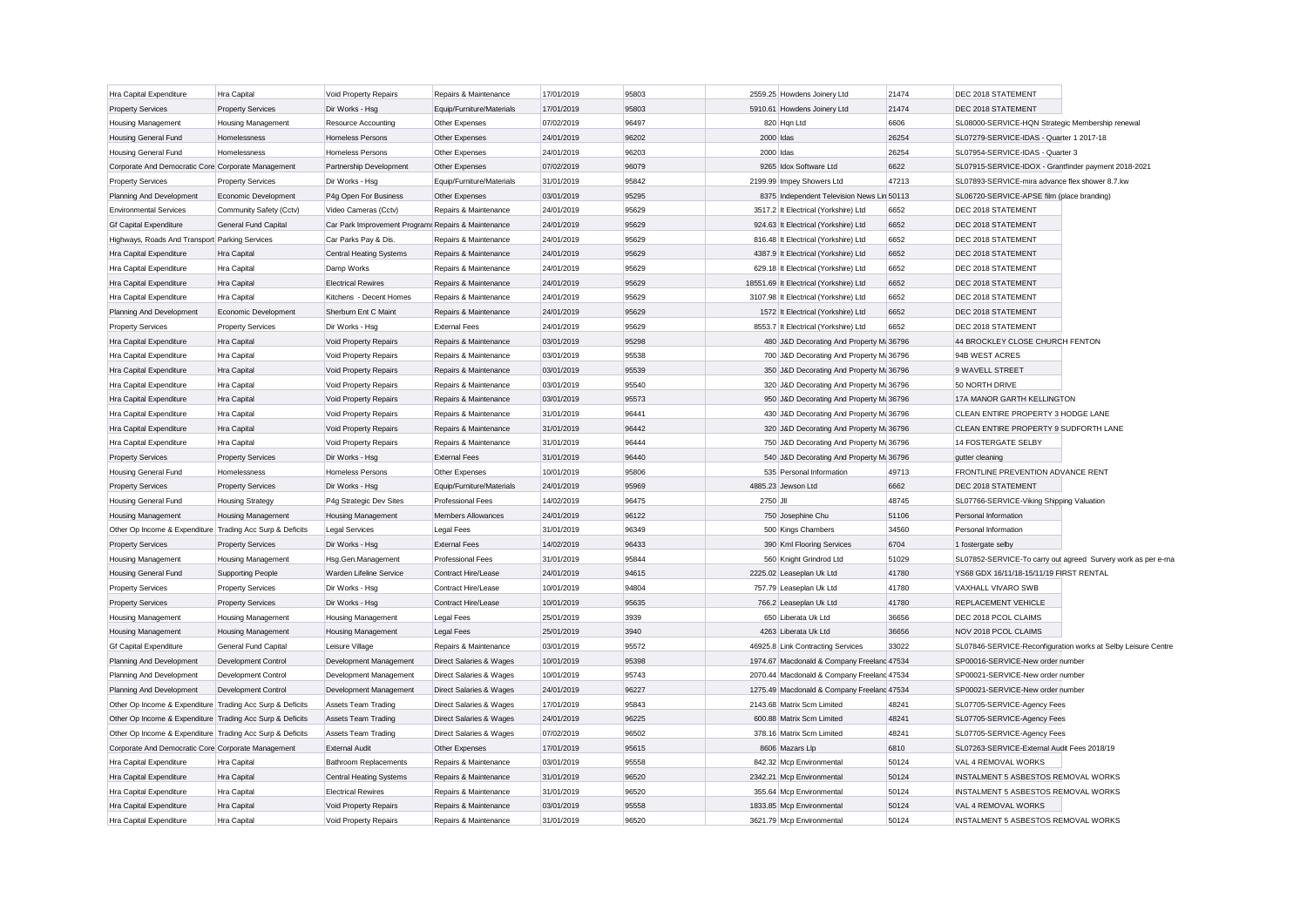| <b>Property Services</b>                                  | <b>Property Services</b>                                   | Dir Works - Hsg                                     | <b>External Fees</b>              | 03/01/2019               | 95558 | 2883.11 Mcp Environmental                                                       | 50124 | VAL 4 REMOVAL WORKS                                                                          |
|-----------------------------------------------------------|------------------------------------------------------------|-----------------------------------------------------|-----------------------------------|--------------------------|-------|---------------------------------------------------------------------------------|-------|----------------------------------------------------------------------------------------------|
| <b>Property Services</b>                                  | <b>Property Services</b>                                   | Dir Works - Hsg                                     | <b>External Fees</b>              | 31/01/2019               | 96520 | 949.81 Mcp Environmental                                                        | 50124 | INSTALMENT 5 ASBESTOS REMOVAL WORKS                                                          |
| Housing Management                                        | Housing Management                                         | Central Heating-Gas                                 | Repairs & Maintenance             | 10/01/2019               | 95721 | 22076.36 Mears Limited                                                          | 48311 | <b>INSTALMENT 20 GAS CONTRACT</b>                                                            |
| Hra Capital Expenditure                                   | Hra Capital                                                | <b>Central Heating Systems</b>                      | Repairs & Maintenance             | 10/01/2019               | 95721 | 8201.54 Mears Limited                                                           | 48311 | <b>INSTALMENT 20 GAS CONTRACT</b>                                                            |
| Hra Capital Expenditure                                   | Hra Capital                                                | Void Property Repairs                               | Repairs & Maintenance             | 03/01/2019               | 95290 | 1237 Michael Walsh (Plasterers) Ltd 7419                                        |       | 39 HEMPBRIDGE ROAD                                                                           |
| Hra Capital Expenditure                                   | Hra Capital                                                | Void Property Repairs                               | Repairs & Maintenance             | 03/01/2019               | 95291 | 760.5 Michael Walsh (Plasterers) Ltd 7419                                       |       | 85 STATION ROAD                                                                              |
| Hra Capital Expenditure                                   | Hra Capital                                                | Void Property Repairs                               | Repairs & Maintenance             | 10/01/2019               | 95569 | 594.8 Michael Walsh (Plasterers) Ltd 7419                                       |       | 7 JOHNSON STREET                                                                             |
| Hra Capital Expenditure                                   | Hra Capital                                                | Void Property Repairs                               | Repairs & Maintenance             | 07/02/2019               | 96215 | 396 Michael Walsh (Plasterers) Ltd 7419                                         |       | 29 AUSTERBANK CRESCENT                                                                       |
| Hra Capital Expenditure                                   | Hra Capital                                                | Void Property Repairs                               | Repairs & Maintenance             | 07/02/2019               | 96216 | 838 Michael Walsh (Plasterers) Ltd                                              | 7419  | 121 FLAXLEY ROAD                                                                             |
| Other Op Income & Expenditure Trading Acc Surp & Deficits |                                                            | Human Resources                                     | Professional Fees                 | 24/01/2019               | 95644 | 1375 Mind Matters Counselling Llp                                               | 49206 | SL07859-SERVICE-Counselling Services - December 2018                                         |
| Corporate And Democratic Core Democratic Rep & Mgmnt      |                                                            | Chairmans Allowance                                 | <b>Members Allowances</b>         | 21/02/2019               | 96498 | 1500 Minster Sound Radio (York) Ltd 6823                                        |       | SL08016-SERVICE-Minster FM - On Air Promotion, Stage Manager                                 |
| <b>Property Services</b>                                  | <b>Property Services</b>                                   | Dir Works - Hsg                                     | Equip/Furniture/Materials         | 10/01/2019               | 95734 | 1697.36 Mkm Building Supplies Ltd                                               | 21210 | DEC 2018 STATEMENT                                                                           |
| Housing Management                                        | <b>Housing Management</b>                                  | Central Heating-Gas                                 | Professional Fees                 | 31/01/2019               | 96477 | 466.56 Morgan Lambert Ltd                                                       | 6835  | T/PARTY QUALITY AUDITS                                                                       |
| <b>Housing Management</b>                                 | <b>Housing Management</b>                                  | Central Heating-Gas                                 | <b>Professional Fees</b>          | 14/02/2019               | 96449 | 641.52 Morgan Lambert Ltd                                                       | 6835  | CARRY OUT 3RD PARTY AUDITS                                                                   |
| <b>Housing Management</b>                                 | <b>Housing Management</b>                                  | <b>Housing Management</b>                           | <b>External Fees</b>              | 17/01/2019               | 93999 | 450 Mr Anthony Coyle                                                            | 50831 | Personal Information                                                                         |
| <b>Housing General Fund</b>                               | Homelessness                                               | Homeless Persons                                    | Other Expenses                    | 10/01/2019               | 95839 | 1000 Personal Information                                                       | 48587 | RELEASE OF BOND PAPER ADDITIONAL RENT                                                        |
| <b>Housing General Fund</b>                               | Homelessness                                               | <b>Homeless Persons</b>                             | Other Expenses                    | 31/01/2019               | 96479 | 550 Personal Information                                                        | 48587 | ADVANCE RENT FOR PRIVATE LET PROPERTY                                                        |
| Housing Management                                        | Housing Management                                         | Housing Management                                  | <b>Fines And Costs/Penalties</b>  | 31/01/2019               | 96481 | 1500 Mr Hedley Nield                                                            | 49024 | Personal Information                                                                         |
| Planning And Development                                  | Development Control                                        | Development Management                              | <b>Professional Fees</b>          | 24/01/2019               | 96221 | 750 Mr John Barrett                                                             | 41201 | WHARFE BANK TADCASTER EMAIL ADVICE                                                           |
| Holding & Personal Accounts                               | Miscellaneous Holding Accounts Rent Payers Account         |                                                     | <b>Rent Refunds</b>               | 10/01/2019               | 95840 | 954.96 Personal Information                                                     | 44958 | Personal Information                                                                         |
| Other Op Income & Expenditure Trading Acc Surp & Deficits |                                                            | <b>Legal Services</b>                               | <b>Legal Fees</b>                 | 07/02/2019               | 96084 | 300 New Park Court Chambers                                                     | 51009 | Personal Information                                                                         |
| Planning And Development                                  | Economic Development                                       | P4g Open For Business                               | Other Expenses                    | 31/01/2019               | 96228 | 800 Newsquest Media Group Ltd                                                   | 49721 | SL07951-SERVICE-Place branding ¿ York Press sponsored content                                |
| <b>Gf Capital Expenditure</b>                             | General Fund Capital                                       | P4g Comm Prop Acquisition Fun Repairs & Maintenance |                                   | 03/01/2019               | 94718 | 3000 Nichol Thomas Ltd                                                          | 50088 | SL07076-SERVICE-NWB Tadcaster - Consultant Fees                                              |
| Housing General Fund                                      | <b>Housing Strategy</b>                                    | P4g Making Our Assets Work                          | Other Expenses                    | 24/01/2019               | 95608 | 3000 Nichol Thomas Ltd                                                          | 50088 | SL07885-SERVICE-Former Natwest Bank Selby                                                    |
| Hra Capital Expenditure                                   | Hra Capital                                                | Phase 1 Hsg Dev Byram Pk Rd Consultants Fees        |                                   | 24/01/2019               | 95607 | 800 Nichol Thomas Ltd                                                           | 50088 | SL06664-SERVICE-Employers Agent Services Byram Park Road                                     |
| Hra Capital Expenditure                                   | Hra Capital                                                | <b>Central Heating Systems</b>                      | Repairs & Maintenance             | 03/01/2019               | 95556 | 563 Northern Gas Networks Ltd                                                   | 34757 | 19 THE CLOISTERS HEMINGBROUGH YO8 6QR                                                        |
| Hra Capital Expenditure                                   | Hra Capital                                                | <b>Central Heating Systems</b>                      | Repairs & Maintenance             | 03/01/2019               | 95557 | 563 Northern Gas Networks Ltd                                                   | 34757 | 95 DARCY ROAD SELBY YO8 8BU                                                                  |
| Hra Capital Expenditure                                   | Hra Capital                                                | <b>Central Heating Systems</b>                      | Repairs & Maintenance             | 03/01/2019               | 95642 | 563 Northern Gas Networks Ltd                                                   | 34757 | 28A RIVER VIEW BARLBY SELBY YO8 5JT                                                          |
| Hra Capital Expenditure                                   | Hra Capital                                                | <b>Central Heating Systems</b>                      | Repairs & Maintenance             | 03/01/2019               | 95643 | 563 Northern Gas Networks Ltd                                                   | 34757 | 85 STATION ROAD HAMBLETON YO8 9HY                                                            |
| Hra Capital Expenditure                                   | Hra Capital                                                | <b>Central Heating Systems</b>                      | Repairs & Maintenance             | 10/01/2019               | 95719 | 1101 Northern Gas Networks Ltd                                                  | 34757 | 181 NEW MILLGATE SELBY YO8 9GB                                                               |
| <b>Gf Capital Expenditure</b>                             | General Fund Capital                                       | Car Park Improvement Program: Repairs & Maintenance |                                   | 24/01/2019               | 96049 | 350 Northern Powergrid                                                          | 35690 | SELBY CAR PARK PARK ST                                                                       |
| <b>Gf Capital Expenditure</b>                             | General Fund Capital                                       | Car Park Improvement Program: Repairs & Maintenance |                                   | 24/01/2019               | 96050 | 350 Northern Powergrid                                                          | 35690 | EVCP MICKLEGATE SELBY                                                                        |
| <b>Gf Capital Expenditure</b>                             | General Fund Capital                                       | Car Park Improvement Program: Repairs & Maintenance |                                   | 24/01/2019               | 96051 | 350 Northern Powergrid                                                          | 35690 | EVCP SOUTH PARADE CAR PARK                                                                   |
| <b>Gf Capital Expenditure</b>                             | General Fund Capital                                       | Car Park Improvement Programı Repairs & Maintenance |                                   | 24/01/2019               | 96052 | 350 Northern Powergrid                                                          | 35690 | EVCP AUDUS ST CAR PARK                                                                       |
| <b>Gf Capital Expenditure</b>                             | General Fund Capital                                       | Car Park Improvement Program: Repairs & Maintenance |                                   | 24/01/2019               | 96053 | 350 Northern Powergrid                                                          | 35690 | <b>CHURCH VIEW LEEDS</b>                                                                     |
| <b>Gf Capital Expenditure</b>                             | General Fund Capital                                       | Car Park Improvement Program: Repairs & Maintenance |                                   | 24/01/2019               | 96054 | 350 Northern Powergrid                                                          | 35690 | PORTHOLME CRESCENT CAR PARK                                                                  |
| <b>Gf Capital Expenditure</b>                             | General Fund Capital                                       | Car Park Improvement Programı Repairs & Maintenance |                                   | 24/01/2019               | 96055 | 350 Northern Powergrid                                                          | 35690 | <b>BACK MICKLEGATE CAR PARK</b>                                                              |
| <b>Gf Capital Expenditure</b>                             | <b>General Fund Capital</b>                                | Car Park Improvement Program: Repairs & Maintenance |                                   | 07/02/2019               | 96512 | 430 Northern Powergrid                                                          | 35690 | QUOTE BRITANNIA CAR PARK                                                                     |
| Other Op Income & Expenditure Trading Acc Surp & Deficits |                                                            | <b>Human Resources</b>                              |                                   | 10/01/2019               | 95333 | 2312 Northgatearinson Uk Limited                                                | 41739 | SL07858-SERVICE-GLPS Annual Support & Maintenance Contract                                   |
| <b>Gf Capital Expenditure</b>                             | <b>General Fund Capital</b>                                | Ict - Capital Projects                              | Computing<br>Computing            | 14/02/2019               | 96345 | 5975 Northgate Public Services (Uk) L 47740                                     |       | SL07881-SERVICE-NPS ScanStation Connect Set Up Services inclu                                |
| <b>Housing Management</b>                                 | <b>Housing Management</b>                                  | Hsg.Gen.Management                                  | Computing                         | 14/02/2019               | 96285 | 4648.59 Northgate Public Services (Uk) L 47740                                  |       | SL07832-SERVICE-Support & Maintenance RepairFinder                                           |
| Other Op Income & Expenditure Trading Acc Surp & Deficits |                                                            | Data & System                                       | Computing                         | 17/01/2019               | 95599 | 1931.44 Northgate Public Services (Uk) L 47740                                  |       | SL07870-SERVICE-M3 PP User licences 19/20                                                    |
| Other Op Income & Expenditure Trading Acc Surp & Deficits |                                                            | Data & System                                       |                                   | 14/02/2019               | 95972 | 1300 Northgate Public Services (Uk) L 47740                                     |       | 17/02/19-16/02/20 INFO@WORK EMBEDDED VIE                                                     |
|                                                           |                                                            |                                                     | Computing                         | 14/02/2019               | 96320 | 1747.59 Northgate Public Services (Uk) L 47740                                  |       | <b>INORMATION WORKS STANDARRD SUPPORT</b>                                                    |
| Other Op Income & Expenditure Trading Acc Surp & Deficits |                                                            | Data & System                                       | Computing<br><b>External Fees</b> | 24/01/2019               | 95746 |                                                                                 |       |                                                                                              |
| Central Services To The Public Local Land Charges         |                                                            | <b>Land Charges</b>                                 |                                   |                          | 96492 | 1975.8 North Yorkshire County Council 6902                                      |       | SL07795-SERVICE-Land Searches - November 2018                                                |
| Central Services To The Public                            | Local Land Charges                                         | <b>Land Charges</b>                                 | <b>External Fees</b>              | 21/02/2019               | 95796 | 1208.6 North Yorkshire County Council 6902                                      | 32208 | SL07894-SERVICE-Land Charges Con 29 Enquiries - December 2018<br>11/01/19 PRECEPT INSTALMENT |
| Holding & Personal Accounts                               | Miscellaneous Holding Accounts C. Tax Payers Coll Fund Acc |                                                     | Nycc Precept                      | 09/01/2019<br>17/01/2019 | 96033 | 3500980 North Yorkshire County Council<br>234103 North Yorkshire County Council |       | RETAINED BUSINESS RATES                                                                      |
| Holding & Personal Accounts                               | Miscellaneous Holding Accounts Nndr Payers Coll Fund (Old) |                                                     | Collection Fund                   |                          |       |                                                                                 | 32208 |                                                                                              |
| <b>Housing General Fund</b>                               | <b>Supporting People</b>                                   | Warden Lifeline Service                             | Equip/Furniture/Materials         |                          | 96457 | 425.84 North Yorkshire County Council                                           | 6902  | SL07584-SERVICE-Lifeline materials deisgn                                                    |
| <b>Housing Management</b>                                 | <b>Housing Management</b>                                  | <b>Tenant Participation</b>                         | Printing/Stationery/Gen Exps      | 31/01/2019               | 96458 | 875 North Yorkshire County Council                                              | 31845 | SL07733-SERVICE-Open Door Summer Edition 2018                                                |
| Other Op Income & Expenditure Trading Acc Surp & Deficits |                                                            | <b>Central Telephones</b>                           | Communications                    | 31/01/2019               | 96337 | 11029.44 North Yorkshire County Council 45902                                   |       | SL06968-SERVICE-Annual Telephony Support                                                     |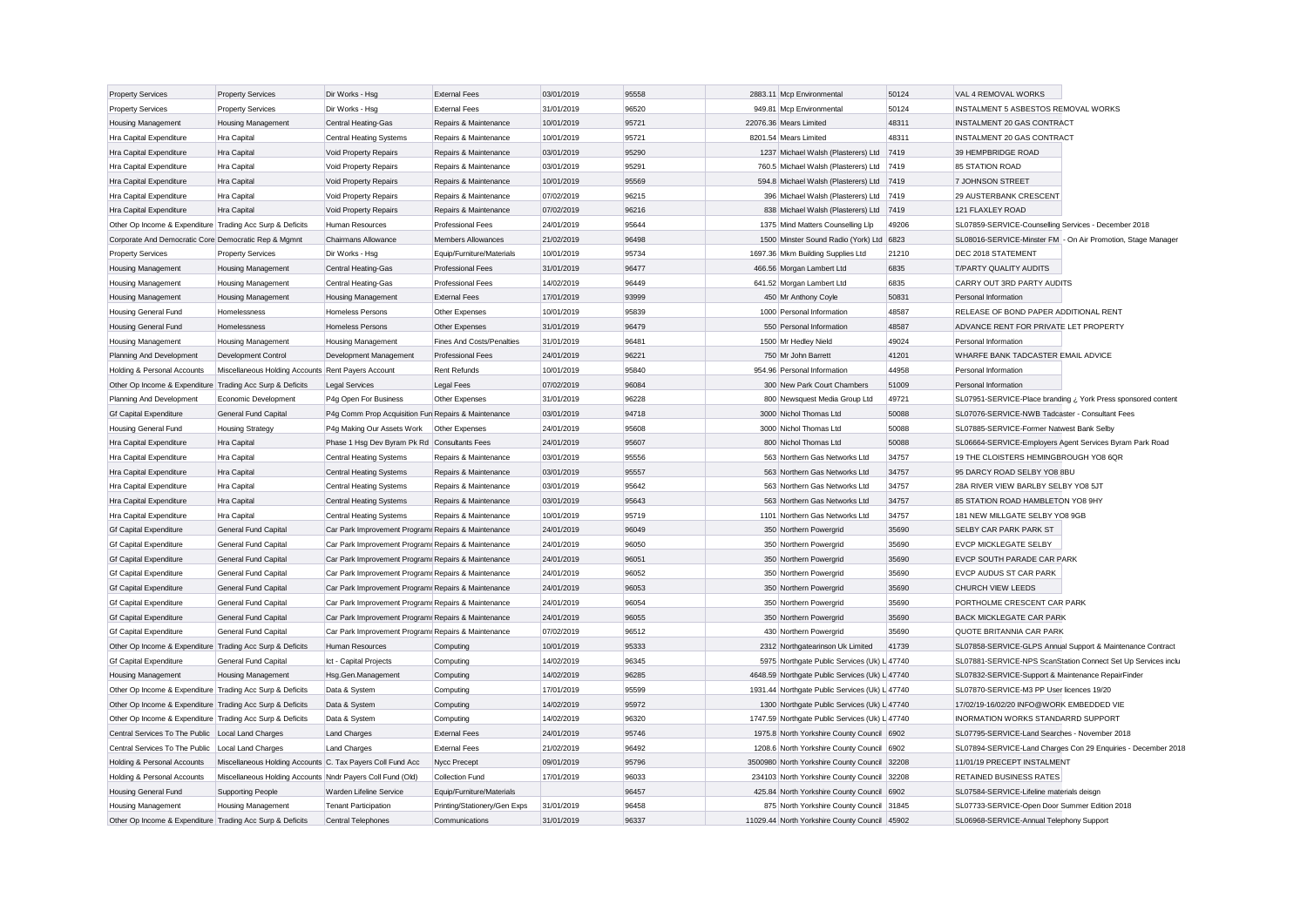| Other Op Income & Expenditure Trading Acc Surp & Deficits |                                                            | Human Resources                   | <b>External Fees</b>      | 14/02/2019 | 96239 | 1052.01 North Yorkshire County Council 6902  |       | SL06808-SERVICE-Unison Reimbursement                          |
|-----------------------------------------------------------|------------------------------------------------------------|-----------------------------------|---------------------------|------------|-------|----------------------------------------------|-------|---------------------------------------------------------------|
| Other Op Income & Expenditure Trading Acc Surp & Deficits |                                                            | Marketing & Comms                 | Other Expenses            | 17/01/2019 | 94985 | 1115 North Yorkshire County Council          | 6902  | SL06721-SERVICE-ryedale citizenlink                           |
| Holding & Personal Accounts                               | Miscellaneous Holding Accounts C. Tax Payers Coll Fund Acc |                                   | Nyfra Precept             | 09/01/2019 | 95795 | 193992 North Yorkshire Fire & Rescue         | 32207 | 11/01/19 PRECEPT INSTALMENT                                   |
| Holding & Personal Accounts                               | Miscellaneous Holding Accounts Nndr Payers Coll Fund (Old) |                                   | Collection Fund           | 17/01/2019 | 96032 | 26011 North Yorkshire Fire & Rescue          | 32207 | RETAINED BUSINESS RATES                                       |
| Holding & Personal Accounts                               | Miscellaneous Holding Accounts C. Tax Payers Coll Fund Acc |                                   | Nypa Precept              | 09/01/2019 | 95797 | 652679 North Yorkshire Pcc                   | 32209 | 11/01/19 PRECEPT INSTALMENT                                   |
| Highways, Roads And Transport Parking Services            |                                                            | Car Parks-Other                   | <b>Energy Costs</b>       | 24/01/2019 | 96057 | 1177.64 Npower Ltd                           | 6917  | BRITANINA CAR PARK 01/10/18-31/12/18                          |
| Highways, Roads And Transport Parking Services            |                                                            | Car Parks Pay & Dis.              | <b>Energy Costs</b>       | 24/01/2019 | 96065 | 858.15 Npower Ltd                            | 6917  | LIGHTING CAR PARKS 01/10/18-31/12/18                          |
| Highways, Roads And Transport Parking Services            |                                                            | Car Parks Pay & Dis               | <b>Energy Costs</b>       | 24/01/2019 | 96068 | 287.32 Npower Ltd                            | 6917  | TICKET MACHINES 01/10/18-31/12/18                             |
| <b>Housing Management</b>                                 | <b>Housing Management</b>                                  | <b>Ousegate Hostel</b>            | <b>Energy Costs</b>       | 17/01/2019 | 95991 | 525.78 Npower Ltd                            | 6917  | 1/10/18-31/12/18 OUSEGATE LODGE                               |
| Other Op Income & Expenditure Trading Acc Surp & Deficits |                                                            | Access Selby - Contact Centre     | <b>Energy Costs</b>       | 17/01/2019 | 95824 | 878.06 Npower Ltd                            | 6917  | 1/12/18-31/12/18 MARKET CROSS                                 |
| Planning And Development                                  | Economic Development                                       | Prospect Centre Mr                | <b>Energy Costs</b>       | 17/01/2019 | 95982 | 287.54 Npower Ltd                            | 6917  | 13/9/18-31/12/18 PROSPECT CENTRE                              |
| <b>Special Services</b>                                   | <b>Special Services</b>                                    | Communal Lighting                 | <b>Energy Costs</b>       | 03/01/2019 | 95543 | 396.51 Npower Ltd                            | 6917  | 2 kitchener drive march -sept                                 |
| <b>Special Services</b>                                   | <b>Special Services</b>                                    | Communal Lighting                 | <b>Energy Costs</b>       | 17/01/2019 | 95989 | 604.51 Npower Ltd                            | 6917  | 1/10/18-31/12/18 KELCBAR CLOSE                                |
| <b>Special Services</b>                                   | <b>Special Services</b>                                    | <b>Community Centres</b>          | <b>Energy Costs</b>       | 17/01/2019 | 95825 | 1732.14 Npower Ltd                           | 6917  | 1/12/18-31/12/18 ST WILFRIDS COMMUNUNAL                       |
| <b>Special Services</b>                                   | <b>Special Services</b>                                    | <b>Community Centres</b>          | <b>Energy Costs</b>       | 17/01/2019 | 95980 | 319.55 Npower Ltd                            | 6917  | 1/10/18-31/12/18 ROSEMARY HOUSE                               |
| <b>Special Services</b>                                   | <b>Special Services</b>                                    | <b>Community Centres</b>          | <b>Energy Costs</b>       | 17/01/2019 | 95981 | 2156.16 Npower Ltd                           | 6917  | 1/10/18-31/12/18 LBH COURT                                    |
| Other Op Income & Expenditure Trading Acc Surp & Deficits |                                                            | Ict                               | Professional Fees         | 07/02/2019 | 96205 | 4870.83 Nta Monitor Ltd                      | 50926 | SL07719-SERVICE-PSN Healthcheck 2018                          |
| Other Op Income & Expenditure Trading Acc Surp & Deficits |                                                            | Ict                               | Computing                 | 24/01/2019 | 95618 | 10727.19 Nynet Ltd                           | 6924  | SL06509-SERVICE-SDC PSC WAN Link & internet access 2018/19    |
| <b>Environmental Services</b>                             | Comm Safety (Safety Services) Cs-Partner Contributions     |                                   | Other Expenses            | 14/02/2019 | 96286 | 300 Orcuma Ltd                               | 51062 | SL07916-SERVICE-x2 part time Orcuma licenses - CSP            |
| Hra Capital Expenditure                                   | Hra Capital                                                | Sheltered Homes Adaption          | Repairs & Maintenance     | 07/02/2019 | 96505 | 941.48 Paul Harrison                         | 6531  | Personal Information                                          |
| <b>Property Services</b>                                  | <b>Property Services</b>                                   | Dir Works - Hsg                   | <b>External Fees</b>      | 24/01/2019 | 96028 | 1121.25 Paul Harrison                        | 6531  | 15 KENT ROAD                                                  |
| <b>Property Services</b>                                  | <b>Property Services</b>                                   | Dir Works - Hsg                   | <b>External Fees</b>      | 24/01/2019 | 96029 | 274.2 Paul Harrison                          | 6531  | 18 PAGNELL AVE                                                |
| <b>Property Services</b>                                  | <b>Property Services</b>                                   | Dir Works - Hsg                   | <b>External Fees</b>      | 31/01/2019 | 95089 | 1106.1 Paul Harrison                         | 6531  | 7 APPLETREE WALK                                              |
| Housing General Fund                                      | Supporting People                                          | Warden Lifeline Service           | Other Expenses            | 31/01/2019 | 95387 | 680 Pick Protection                          | 50840 | SL07585-SERVICE-8 PG Apps and SOS devices                     |
| <b>Gf Capital Expenditure</b>                             | General Fund Capital                                       | Repair Assistance Loans           | Soft Loans                | 17/01/2019 | 96099 | 2475 Plumbcore Ltd                           | 51096 | Personal Information                                          |
| <b>Property Services</b>                                  | <b>Property Services</b>                                   | Dir Works - Hsg                   | Equip/Furniture/Materials | 24/01/2019 | 95630 | 343.85 Professional Paper Supplies Ltd 28442 |       | <b>FIRST AID BOX</b>                                          |
| <b>Property Services</b>                                  | <b>Property Services</b>                                   | Dir Works - Hsg                   | <b>Legal Fees</b>         | 10/01/2019 | 95373 | 297.85 Professional Paper Supplies Ltd 28442 |       | SL07782-SERVICE-TRAVEL FIRST AID KITS (BOX) EA093             |
| Hra Capital Expenditure                                   | Hra Capital                                                | Central Heating Systems           | Repairs & Maintenance     | 17/01/2019 | 95833 | 693.58 Pts Plumbing Trade Supplies           | 34513 | <b>HEATING SCHEME</b>                                         |
| Hra Capital Expenditure                                   | Hra Capital                                                | <b>Central Heating Systems</b>    | Repairs & Maintenance     | 17/01/2019 | 95834 | 5181.15 Pts Plumbing Trade Supplies          | 34513 | <b>HEATING SCHEME</b>                                         |
| Hra Capital Expenditure                                   | Hra Capital                                                | <b>Central Heating Systems</b>    | Repairs & Maintenance     | 17/01/2019 | 95835 | 929.34 Pts Plumbing Trade Supplies           | 34513 | <b>HEATING SCHEME</b>                                         |
| <b>Hra Capital Expenditure</b>                            | <b>Hra Capital</b>                                         | Central Heating Systems           | Repairs & Maintenance     | 17/01/2019 | 95836 | 1881.24 Pts Plumbing Trade Supplies          | 34513 | <b>HEATING SCHEME</b>                                         |
| Other Op Income & Expenditure Trading Acc Surp & Deficits |                                                            | Ict                               | <b>Professional Fees</b>  | 24/01/2019 | 95625 | 400 Razorblue Ltd                            | 27684 | SL06258-SERVICE-2018/19 Managed IT for Infrastructure Q/1584/ |
| Other Op Income & Expenditure Trading Acc Surp & Deficits |                                                            | Ict                               | <b>Professional Fees</b>  | 21/02/2019 | 96531 | 400 Razorblue Ltd                            | 27684 | SL06258-SERVICE-2018/19 Managed IT for Infrastructure Q/1584/ |
| Hra Capital Expenditure                                   | Hra Capital                                                | Roof Replacement                  | Repairs & Maintenance     | 10/01/2019 | 95765 | 1000 Rdh Scaffolding                         | 7036  | 83 ABBOTS ROAD/DARCY COURT                                    |
| Hra Capital Expenditure                                   | Hra Capital                                                | Void Property Repairs             | Repairs & Maintenance     | 07/02/2019 | 96107 | 800 Rdh Scaffolding                          | 7036  | 83 MOORLANDS SOUTH DUFFIELD                                   |
|                                                           | General Fund Capital                                       | <b>Disabled Facilities Grants</b> |                           | 03/01/2019 | 95577 | 4849 Rdv Contracting Ltd                     | 50039 | Personal Information                                          |
| <b>Gf Capital Expenditure</b>                             |                                                            |                                   | Soft Loans                |            |       |                                              |       |                                                               |
| <b>Gf Capital Expenditure</b>                             | General Fund Capital                                       | <b>Disabled Facilities Grants</b> | Soft Loans                | 24/01/2019 | 96323 | 4779 Rdv Contracting Ltd                     | 50039 | Personal Information                                          |
| <b>Gf Capital Expenditure</b>                             | General Fund Capital                                       | <b>Disabled Facilities Grants</b> | Soft Loans                | 24/01/2019 | 96324 | 4576 Rdv Contracting Ltd                     | 50039 | Personal Information                                          |
|                                                           |                                                            |                                   |                           |            |       |                                              |       |                                                               |
|                                                           | Corporate And Democratic Core Democratic Rep & Mgmnt       | Chairmans Allowance               | Members Allowances        | 17/01/2019 | 95943 | 462.29 Reach Studios Limited                 | 34724 | SL07767-SERVICE-Design and print flyers - March Gala Concert  |
| Other Op Income & Expenditure Trading Acc Surp & Deficits |                                                            | Human Resources                   | Subscriptions             | 31/01/2019 | 95809 | 2112 Reed Business Information               | 7047  | SL07742-SERVICE-XPert HR 2019 Subscription                    |
| Planning And Development                                  | Development Control                                        | Development Management            | Professional Fees         | 17/01/2019 | 95582 | 425 Rosetta Landscape Design                 | 6987  | SL07757-SERVICE-2018/1289/TCA- Stillingfleet Church, Aboricul |
| Planning And Development                                  | Development Control                                        | Development Management            | <b>Professional Fees</b>  | 17/01/2019 | 95583 | 295 Rosetta Landscape Design                 | 6987  | SL07708-SERVICE-2018/1186/HPA-1 High Trees Court, Sherburn in |
| Other Op Income & Expenditure Trading Acc Surp & Deficits |                                                            | Postage Account                   | Communications            | 31/01/2019 | 95827 | 1128.32 Royal Mail Group Plc                 | 7100  | <b>1ST CLASS POST</b>                                         |
| Other Op Income & Expenditure Trading Acc Surp & Deficits |                                                            | Postage Account                   | Communications            | 21/02/2019 | 96541 | 1189.05 Royal Mail Group Plc                 | 7100  | 1ST CLASS POST SERVICE                                        |
| Housing General Fund                                      | Homelessness                                               | Homeless Persons                  | Other Expenses            | 11/01/2019 | 3927  | 446.5 Rsp Rail Travel Account                | 47022 | RAIL FARE ACCOUNT                                             |
| Planning And Development                                  | <b>Planning Policy</b>                                     | Dev. Policy Serv. (Plan Selby)    | <b>Professional Fees</b>  | 07/02/2019 | 96035 | 1425 Rtpi Yorkshire                          | 24555 | SL07922-SERVICE-RTPI Conference 2019                          |
| Housing General Fund                                      | Supporting People                                          | Warden Lifeline Service           | Rents Income              | 07/02/2019 | 96043 | 6621.55 Ryedale District Council             | 7105  | SL07947-SERVICE-LL Connections for Ryecare                    |
| Other Op Income & Expenditure Trading Acc Surp & Deficits |                                                            | <b>Housing Tenant Services</b>    | Direct Salaries & Wages   | 31/01/2019 | 95768 | 561.6 Ryedale District Council               | 7105  | SL07988-SERVICE-lone worker Scheme                            |
| Planning And Development                                  | <b>Building Control</b>                                    | Bldg Control Fee Gen Service      | <b>External Fees</b>      | 31/01/2019 | 95759 | 15911.75 Ryedale District Council            | 7105  | 1/1/19-31/3/19 BUILDING CONTROL MANAGEME                      |
| <b>Environmental Services</b>                             | Recycling                                                  | Recycling                         | <b>External Fees</b>      | 14/02/2019 | 96434 | 373.16 Ryedale Organics Ltd                  | 6694  | greenwaste                                                    |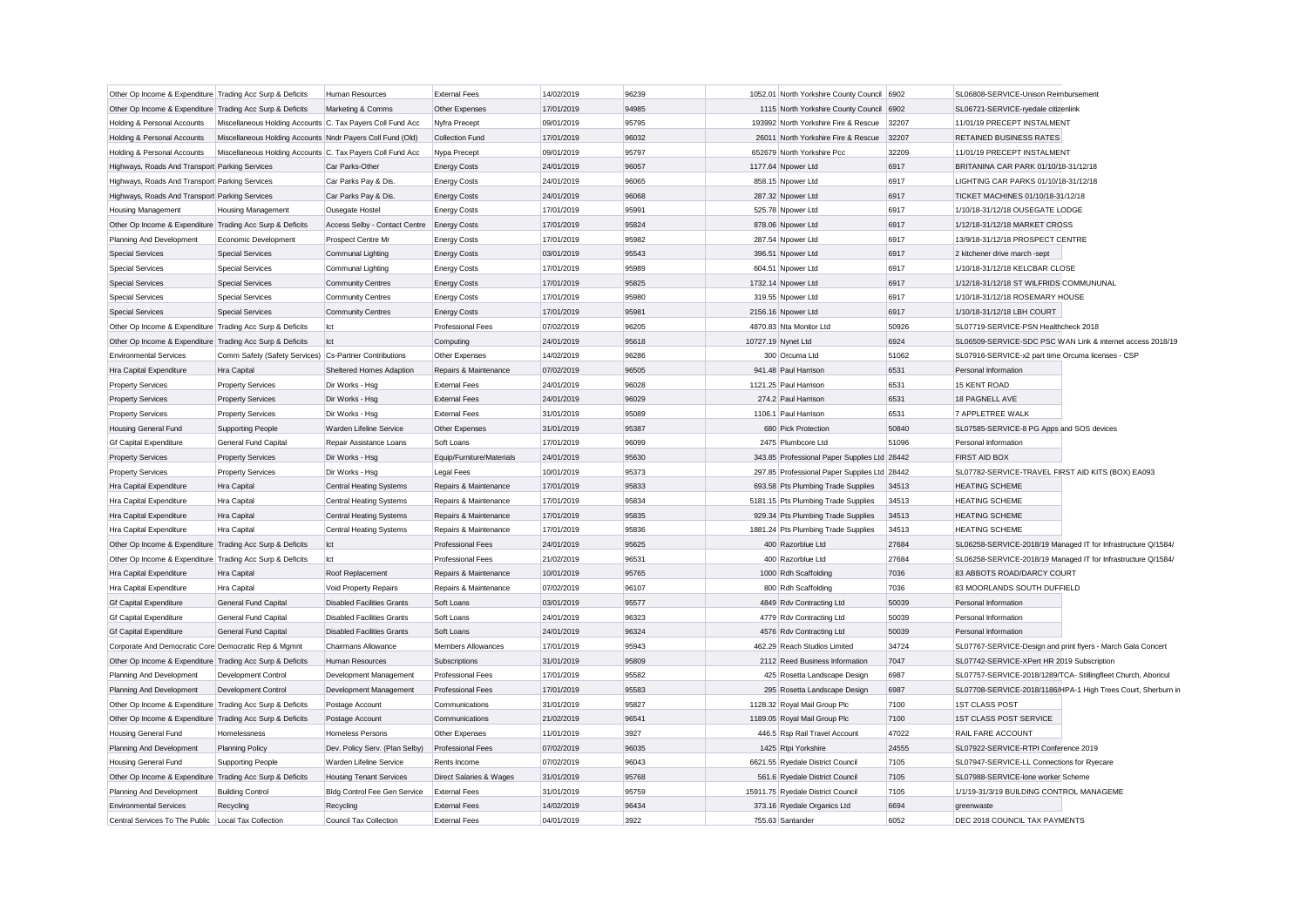| <b>Housing Management</b>                                 | <b>Housing Management</b>                          | <b>Rent Project</b>                                        | <b>External Fees</b>          | 04/01/2019 | 3923  | 385.7 Santander                               | 6052  | DEC 2018 HOUSE & GARAGE RENTS                                 |
|-----------------------------------------------------------|----------------------------------------------------|------------------------------------------------------------|-------------------------------|------------|-------|-----------------------------------------------|-------|---------------------------------------------------------------|
| Cultural And Related Services                             | Open Spaces                                        | Maintain Paths & Paved Areas                               | <b>Professional Fees</b>      | 17/01/2019 | 96120 | 24000 Scarborough Borough Council             | 7122  | NYPP CONTRIBUTION 18/19                                       |
| <b>Environmental Services</b>                             | Recycling                                          | Recycling                                                  | <b>External Fees</b>          | 07/02/2019 | 96034 | 340 Scarborough Borough Council               | 7122  | SL07800-SERVICE-Supply of 200 x A4 bin stickers as per quote  |
| <b>Gf Capital Expenditure</b>                             | General Fund Capital                               | <b>Gis System</b>                                          | Computing                     | 31/01/2019 | 95938 | 4950 Scarborough Borough Council              | 7122  | SL06701-SERVICE-SCANNING                                      |
| <b>Gf Capital Expenditure</b>                             | General Fund Capital                               | Gis System                                                 | Computing                     | 31/01/2019 | 95941 | 4950 Scarborough Borough Council              | 7122  | SL06702-SERVICE-SCANNING                                      |
| Planning And Development                                  | Economic Development                               | P4g3 Growing Enterprise                                    | Central Establishment Charges | 31/01/2019 | 95950 | 1000 Se7en Video Production Ltd               | 45367 | SL07884-SERVICE-Seven Video Productions                       |
| Planning And Development                                  | Economic Development                               | P4g Open For Business                                      | Other Expenses                | 10/01/2019 | 95740 | 750 Se7en Video Production Ltd                | 45367 | SL07568-SERVICE-Place branding development site film ¿ Church |
| Planning And Development                                  | Economic Development                               | P4g Open For Business                                      | Other Expenses                | 10/01/2019 | 95741 | 750 Se7en Video Production Ltd                | 45367 | SL07568-SERVICE-Place branding development site film ¿ Church |
| Highways, Roads And Transport Parking Services            |                                                    | Car Parks Enforcement                                      | <b>External Fees</b>          | 10/01/2019 | 95745 | 516.6 Security Plus Limited                   | 36209 | SL06643-SERVICE-Cash Collection Service - Security Plus       |
| Hra Capital Expenditure                                   | <b>Hra Capital</b>                                 | <b>Central Heating Systems</b>                             | Repairs & Maintenance         | 24/01/2019 | 96229 | 1112.5 Selby Carpets & Beds                   | 7144  | Personal Information                                          |
| Planning And Development                                  | <b>Community Development</b>                       | Community Engagement Forums External Fees                  |                               | 07/02/2019 | 96103 | 1333.36 Selby District Avs                    | 7159  | SL06382-SERVICE-External Contractors - 30.09.2018             |
| Planning And Development                                  | <b>Planning Policy</b>                             | Dev. Policy Serv. (Plan Selby)                             | <b>Professional Fees</b>      | 31/01/2019 | 96019 | 307.5 Selby District Avs                      | 7159  | SL06882-SERVICE-Room Hire for RTPI                            |
| Planning And Development                                  | Economic Development                               | <b>Property Management</b>                                 | Nndr                          | 31/01/2019 | 96526 | 304.72 Selby District Council                 | 7151  | 43 KIRKGATE TADCASTER LS24 9AQ                                |
| Planning And Development                                  | Economic Development                               | Sherburn Ent C Maint                                       | Nndr                          | 10/01/2019 | 95720 | 749.63 Selby District Council                 | 7151  | UNIT 2 SWORDFISH WAY BUSINESS RATES                           |
| <b>Property Services</b>                                  | <b>Property Services</b>                           | Dir Works - Hsg                                            | Other Expenses                | 17/01/2019 | 96056 | 4040.04 Selby District Council                | 7151  | <b>DECEMBER COUNCIL TAX</b>                                   |
| Housing Management                                        | <b>Housing Management</b>                          | <b>Painting Dwellings</b>                                  | Repairs & Maintenance         | 24/01/2019 | 96072 | 1696 Selby Glass Ltd                          | 7172  | december statement                                            |
| <b>Property Services</b>                                  | <b>Property Services</b>                           | Dir Works - Hsg                                            | Equip/Furniture/Materials     | 24/01/2019 | 96072 | 1308.8 Selby Glass Ltd                        | 7172  | december statement                                            |
| Other Op Income & Expenditure Trading Acc Surp & Deficits |                                                    | Human Resources                                            | <b>Professional Fees</b>      | 10/01/2019 | 95744 | 560 Selby Healthcare Ltd                      | 31239 | SL07860-SERVICE-OH Services - December 2018                   |
| <b>Environmental Services</b>                             | <b>Street Cleansing</b>                            | <b>Street Cleansing</b>                                    | <b>External Fees</b>          | 03/01/2019 | 95571 | 1900 S & G Taperell                           | 7303  | NOV 2018 SKIP HIRE                                            |
| <b>Environmental Services</b>                             | <b>Street Cleansing</b>                            | <b>Street Cleansing</b>                                    | <b>External Fees</b>          | 07/02/2019 | 96214 | 950 S & G Taperell                            | 7303  | skip hire                                                     |
| <b>Property Services</b>                                  | <b>Property Services</b>                           | Dir Works - Hsg                                            | <b>External Fees</b>          | 10/01/2019 | 95546 | 3865.2 S & G Taperell                         | 7303  | <b>WASTE AND SKIP</b>                                         |
| Property Services                                         | <b>Property Services</b>                           | Dir Works - Hsg                                            | <b>External Fees</b>          | 07/02/2019 | 96213 | 1563 S & G Taperell                           | 7303  | <b>WASTE AND SKIP</b>                                         |
| Hra Capital Expenditure                                   | <b>Hra Capital</b>                                 | Sheltered Homes Adaption                                   | Repairs & Maintenance         | 03/01/2019 | 95328 | 2765 Sherwood Property Building Sen 35336     |       | Personal Information                                          |
| Hra Capital Expenditure                                   | Hra Capital                                        | Sheltered Homes Adaption                                   | Repairs & Maintenance         | 31/01/2019 | 95763 | 2865 Sherwood Property Building Sen 35336     |       | Personal Information                                          |
| Hra Capital Expenditure                                   | Hra Capital                                        | Sheltered Homes Adaption                                   | Repairs & Maintenance         | 31/01/2019 | 95790 | 3570 Sherwood Property Building Sen 35336     |       | Personal Information                                          |
| Hra Capital Expenditure                                   | Hra Capital                                        | Sheltered Homes Adaption                                   | Repairs & Maintenance         | 07/02/2019 | 96094 | 350 Sherwood Property Building Sen 35336      |       | Personal Information                                          |
| Hra Capital Expenditure                                   | Hra Capital                                        | Sheltered Homes Adaption                                   | Repairs & Maintenance         | 07/02/2019 | 96233 | 1545 Sherwood Property Building Sen 35336     |       | Personal Information                                          |
| Hra Capital Expenditure                                   | Hra Capital                                        | Sheltered Homes Adaption                                   | Repairs & Maintenance         | 07/02/2019 | 96234 | 1450 Sherwood Property Building Sen 35336     |       | Personal Information                                          |
| <b>Property Services</b>                                  | <b>Property Services</b>                           | Dir Works - Hsg                                            | <b>External Fees</b>          | 31/01/2019 | 95764 | 1450 Sherwood Property Building Sen 35336     |       | 3 WESTFIELD VIEW EGGBOROUGH DN14 0FN                          |
| <b>Property Services</b>                                  | <b>Property Services</b>                           | Dir Works - Hsg                                            | <b>External Fees</b>          | 31/01/2019 | 95770 | 265 Sherwood Property Building Sen 35336      |       | 2 PARKIN AVENUE SELBY                                         |
| <b>Property Services</b>                                  | <b>Property Services</b>                           | Dir Works - Hsg                                            | <b>External Fees</b>          | 31/01/2019 | 95771 | 395 Sherwood Property Building Sen 35336      |       | 2B TOP FOLD FAIRBURN WF11 9JD                                 |
| <b>Property Services</b>                                  | <b>Property Services</b>                           | Dir Works - Hsg                                            | <b>External Fees</b>          | 07/02/2019 | 96093 | 2350 Sherwood Property Building Serv 35336    |       | 74 DARCY ROAD                                                 |
| <b>Property Services</b>                                  | <b>Property Services</b>                           | Dir Works - Hsg                                            | <b>External Fees</b>          | 07/02/2019 | 96235 | 295 Sherwood Property Building Sen 35336      |       | 15 HEMPBRIDGE CLOSE SELBY YO8 4XJ                             |
| <b>Property Services</b>                                  | <b>Property Services</b>                           | Dir Works - Hsg                                            | <b>External Fees</b>          | 14/02/2019 | 96468 | 1160 Sherwood Property Building Sen 35336     |       | 100 ABBOTS ROAD SELBY YO8 8AZ                                 |
| <b>Property Services</b>                                  | <b>Property Services</b>                           | Dir Works - Hsg                                            | <b>External Fees</b>          | 14/02/2019 | 96469 | 985 Sherwood Property Building Sen 35336      |       | 67 ST WILFRIDS CRESCENT BRAYTON YO8 9EU                       |
| <b>Property Services</b>                                  | <b>Property Services</b>                           | Dir Works - Hsg                                            | <b>External Fees</b>          | 14/02/2019 | 96470 | 295 Sherwood Property Building Sen 35336      |       | 9 WAVELL STREET SELBY YO8 4DE                                 |
| Housing General Fund                                      | Private Sector Housing Renewal Private Sect Houses |                                                            | Other Expenses                | 10/01/2019 | 95747 | 3020 Shield Pest Control Ltd                  | 6018  | SL07831-SERVICE-Clearance and cleaning                        |
| <b>Housing Management</b>                                 | <b>Housing Management</b>                          | Estate Man. Costs                                          | Other Expenses                | 10/01/2019 | 95813 | 825 Shield Pest Control Ltd                   | 6018  | SL07892-SERVICE-house/garden clearance                        |
| Housing Management                                        | <b>Housing Management</b>                          | Fencing - Planned                                          | Repairs & Maintenance         | 17/01/2019 | 96075 | 13229 Simon Calvert Contractors Ltd           | 44422 | <b>SELBY CONTACR FENCING</b>                                  |
| Hra Capital Expenditure                                   | <b>Hra Capital</b>                                 | Void Property Repairs                                      | Repairs & Maintenance         | 03/01/2019 | 95284 | 445 Simon Calvert Contractors Ltd             | 44422 | 85 STATION ROAD HAMBLETON                                     |
| Hra Capital Expenditure                                   | Hra Capital                                        | Void Property Repairs                                      | Repairs & Maintenance         | 03/01/2019 | 95285 | 1250 Simon Calvert Contractors Ltd            | 44422 | 90 WOODVILLE TERRACE                                          |
| <b>Property Services</b>                                  | <b>Property Services</b>                           | Dir Works - Hsg                                            | <b>External Fees</b>          | 03/01/2019 | 95288 | 395 Simon Calvert Contractors Ltd             | 44422 | 19 BEECHWOOD GLADE                                            |
| <b>Housing Management</b>                                 | <b>Housing Management</b>                          | Void - Difficult To Let                                    | Other Expenses                | 03/01/2019 | 95225 | 418 S & J K Decorating                        | 49665 | SL07638-SERVICE-Clean and re-decorate 31 Moor Lane SIE        |
| Housing Management                                        | <b>Housing Management</b>                          | Void - Difficult To Let                                    | Other Expenses                | 17/01/2019 | 96026 | 375 S & J K Decorating                        | 49665 | SL07871-SERVICE-strip wall and prepare for re-decoration at v |
| <b>Gf Capital Expenditure</b>                             | <b>General Fund Capital</b>                        | <b>Disabled Facilities Grants</b>                          | Soft Loans                    | 07/02/2019 | 96109 | 3785 Smirthwaite Ltd                          | 51105 | Personal Information                                          |
| <b>Housing General Fund</b>                               | <b>Housing Strategy</b>                            | P4g Empty Homes                                            | Other Expenses                | 03/01/2019 | 95578 | 1950 Smt Power And Security                   | 51034 | 12 WESTFIELD AVENUE YO8 9DJ                                   |
| <b>Housing General Fund</b>                               | <b>Housing Strategy</b>                            | Pfi Scheme (Housing)                                       | Other Expenses                | 24/01/2019 | 95718 | 35967.82 South Yorkshire Housing Ass Ltd 7239 |       | DEC 2018 UNITARY CHARGE                                       |
| <b>Environmental Services</b>                             | <b>Trade Waste</b>                                 | <b>Clinical Waste</b>                                      | <b>External Fees</b>          | 31/01/2019 | 95761 | 434.37 Srcl Ltd                               | 7251  | DEC 2018 HAZ SHARPS WASTE                                     |
| <b>Housing General Fund</b>                               | <b>Housing Strategy</b>                            | P4q3 Olympia Park                                          | Other Expenses                | 10/01/2019 | 95750 | 4230 Start Regeneration Llp                   | 48284 | SL07417-SERVICE-Olympia Park Project Manager Commission       |
| Planning And Development                                  | <b>Community Development</b>                       | Tadcaster & Villages Cef                                   | Other Expenses                | 03/01/2019 | 95535 | 2000 St Marys Church                          | 49909 | TAD CEF GRANT ST MARYS CHURCH                                 |
| Hra Capital Expenditure                                   | <b>Hra Capital</b>                                 | Phase 1 Hsg Dev Byram Pk Rd Contractor - New Build/ Refurb |                               | 17/01/2019 | 95935 | 120991.77 Strategic Team Group                | 49806 | VALUATION 10 BYRAM PARK ROAD                                  |
|                                                           |                                                    |                                                            |                               |            |       |                                               |       |                                                               |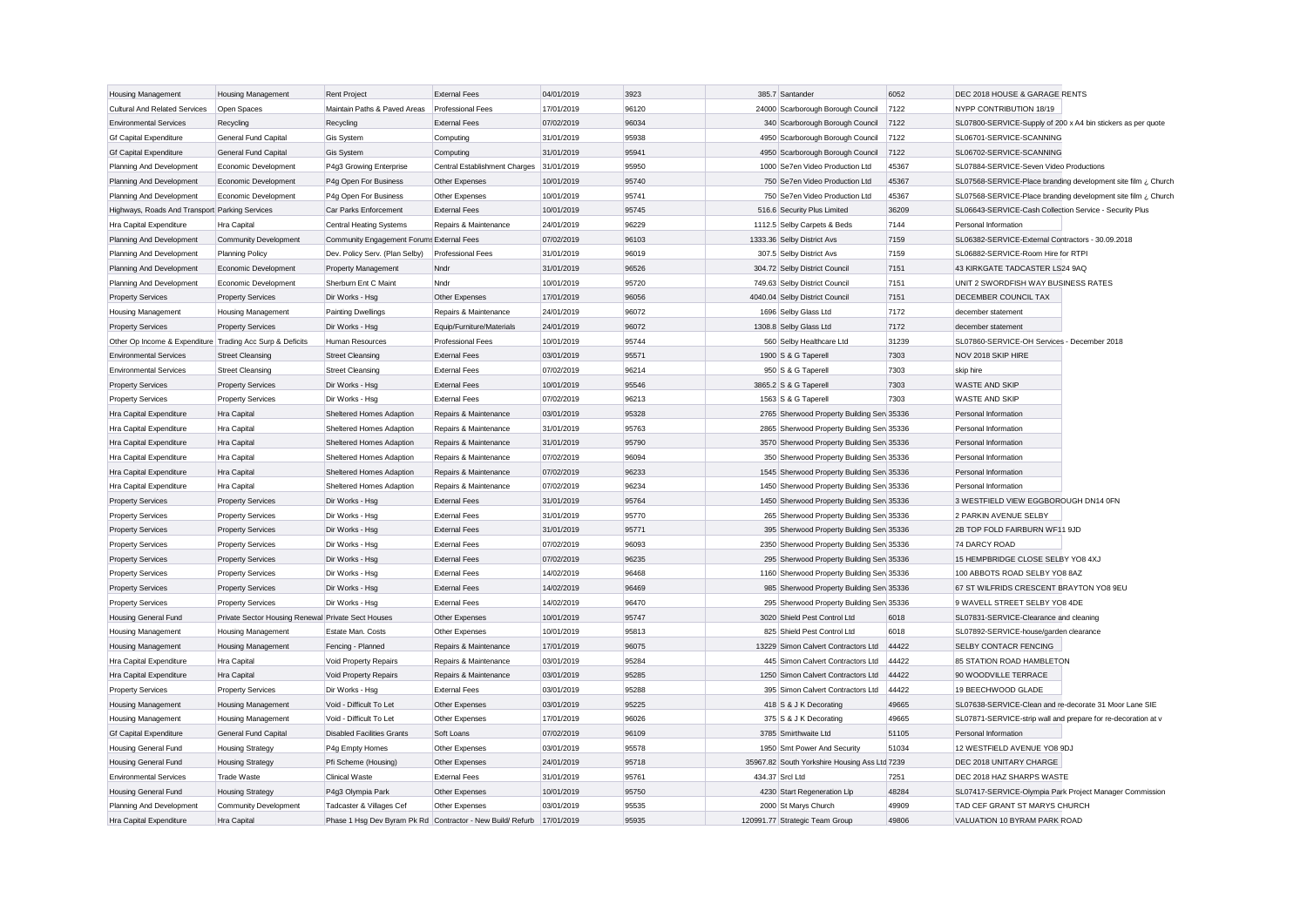| Hra Capital Expenditure                                   | Hra Capital                                            | Roof Replacement                  | Repairs & Maintenance     | 17/01/2019 | 95594 |               | 2580 T A M Loughlin                         | 6779  | 26, 27, 28 DIXON GARDENS REROOFING                    |                                                             |
|-----------------------------------------------------------|--------------------------------------------------------|-----------------------------------|---------------------------|------------|-------|---------------|---------------------------------------------|-------|-------------------------------------------------------|-------------------------------------------------------------|
| Hra Capital Expenditure                                   | Hra Capital                                            | Roof Replacement                  | Repairs & Maintenance     | 07/02/2019 | 96041 |               | 860 T A M Loughlin                          | 6779  | <b>29 DIXON GARDENS</b>                               |                                                             |
| Suspense                                                  | Misc Suspense Accounts                                 | Unidentified Bank Suspense        | Suspense                  | 17/01/2019 | 96076 |               | 37210 Tesco Stores Ltd                      | 38750 | PAID TO SDC IN ERROR                                  |                                                             |
| <b>Housing General Fund</b>                               | Homelessness                                           | <b>Homeless Persons</b>           | Other Expenses            | 10/01/2019 | 95837 |               | 950 The Gables Hotel                        | 47230 | Personal Information                                  |                                                             |
| <b>Housing General Fund</b>                               | Homelessness                                           | Homeless Persons                  | Other Expenses            | 17/01/2019 | 95631 |               | 1862 The Gables Hotel                       | 47230 | Personal Information                                  |                                                             |
| Housing General Fund                                      | Homelessness                                           | <b>Homeless Persons</b>           | Other Expenses            | 17/01/2019 | 95632 |               | 1216 The Gables Hotel                       | 47230 | Personal Information                                  |                                                             |
| <b>Environmental Services</b>                             | Recycling                                              | Recycling                         | <b>External Fees</b>      | 31/01/2019 | 96331 |               | 968.76 The Maltings Organic Treatment 35116 |       | <b>GREEN WASTE</b>                                    |                                                             |
| Other Op Income & Expenditure Trading Acc Surp & Deficits |                                                        | <b>Legal Services</b>             | Other Expenses            | 31/01/2019 | 96284 |               | 6098.01 Thomson Reuters                     | 30035 | SL07804-SERVICE-West Law Publication                  |                                                             |
| <b>Gf Capital Expenditure</b>                             | General Fund Capital                                   | <b>Disabled Facilities Grants</b> | Soft Loans                | 24/01/2019 | 96351 |               | 1500 Thyssenkrupp Elevator Uk Ltd           | 7328  | Personal Information                                  |                                                             |
| Planning And Development                                  | Development Control                                    | Development Management            | Advertising               | 10/01/2019 | 95565 |               | 353.88 Tmp (Uk) Ltd                         | 5101  | SL07799-SERVICE-Advert - Ponte & Cas Express 20.12.18 |                                                             |
| Planning And Development                                  | Development Control                                    | Development Management            | Advertising               | 07/02/2019 | 96020 |               | 280.38 Tmp (Uk) Ltd                         | 5101  | SL07862-SERVICE-Advert - Wetherby News 10.01.19       |                                                             |
| Planning And Development                                  | Development Control                                    | Development Management            | Advertising               | 07/02/2019 | 96021 |               | 313.73 Tmp (Uk) Ltd                         | 5101  | SL07862-SERVICE-Advert - The Press 10.01.19           |                                                             |
| Hra Capital Expenditure                                   | Hra Capital                                            | Void Property Repairs             | Repairs & Maintenance     | 17/01/2019 | 95779 |               | 285.34 Travis Perkins Trading Co Ltd        | 7352  | NOV/DEC 2018 STATEMENT                                |                                                             |
| <b>Property Services</b>                                  | <b>Property Services</b>                               | Dir Works - Hsg                   | Equip/Furniture/Materials | 17/01/2019 | 95779 |               | 780.39 Travis Perkins Trading Co Ltd        | 7352  | NOV/DEC 2018 STATEMENT                                |                                                             |
| <b>Property Services</b>                                  | <b>Property Services</b>                               | Dir Works - Hsg                   | Running Costs             | 03/01/2019 | 95602 |               | 672.65 Uk Fuels Ltd                         | 7373  | <b>FUEL SERVICES</b>                                  |                                                             |
| <b>Property Services</b>                                  | <b>Property Services</b>                               | Dir Works - Hsa                   | <b>Running Costs</b>      | 03/01/2019 | 95603 |               | 768.84 Uk Fuels Ltd                         | 7373  | <b>FUEL SERVICES</b>                                  |                                                             |
| <b>Property Services</b>                                  | <b>Property Services</b>                               | Dir Works - Hsg                   | <b>Running Costs</b>      | 10/01/2019 | 95838 |               | 340.4 Uk Fuels Ltd                          | 7373  | <b>FUEL SERVICES</b>                                  |                                                             |
| <b>Property Services</b>                                  | <b>Property Services</b>                               | Dir Works - Hsg                   | <b>Running Costs</b>      | 17/01/2019 | 96119 |               | 829.7 Uk Fuels Ltd                          | 7373  | fuel                                                  |                                                             |
| <b>Property Services</b>                                  | <b>Property Services</b>                               | Dir Works - Hsg                   | <b>Running Costs</b>      | 24/01/2019 | 96347 |               | 666.69 Uk Fuels Ltd                         | 7373  | fuel                                                  |                                                             |
| <b>Property Services</b>                                  | <b>Property Services</b>                               | Dir Works - Hsg                   | <b>Running Costs</b>      | 31/01/2019 | 96547 |               | 748.82 Uk Fuels Ltd                         | 7373  | <b>FUEL SERVICE</b>                                   |                                                             |
| Planning And Development                                  | <b>Planning Policy</b>                                 | Dev. Policy Serv. (Plan Selby)    | <b>Professional Fees</b>  | 17/01/2019 | 95600 |               | 7500 Waterman Energy Environment (7427      |       |                                                       | SL07246-SERVICE-Watermans HRA & SA Reg 19 Publication Draft |
| <b>Environmental Services</b>                             | Regulatory Servics - Eh                                | Taxi & Hire Licences              | <b>Running Costs</b>      | 17/01/2019 | 95945 |               | 455 Watsons                                 | 7429  | DEC 2018 TAXI TESTS                                   |                                                             |
| <b>Housing Management</b>                                 | <b>Housing Management</b>                              | Solid Fuel Serv-PInd              | Repairs & Maintenance     | 03/01/2019 | 95559 |               | 991.67 Wdh Solutions Ltd                    | 28604 | SOLID FUEL WORKS                                      |                                                             |
| Housing Management                                        | <b>Housing Management</b>                              | <b>Painting Dwellings</b>         | Repairs & Maintenance     | 17/01/2019 | 96045 |               | 660 Websters (Burn) Glass Ltd               | 7431  | 2 THE ORCHARD                                         |                                                             |
| Planning And Development                                  | Economic Development                                   | <b>Property Management</b>        | Repairs & Maintenance     | 17/01/2019 | 96047 |               | 7665 Websters (Burn) Glass Ltd              | 7431  | SWORDFISH WAY                                         |                                                             |
| Central Services To The Public Local Tax Collection       |                                                        | <b>Council Tax Collection</b>     | Communications            | 03/01/2019 | 95367 | 284.45 Whistl |                                             | 7335  | <b>POST</b>                                           |                                                             |
| Central Services To The Public   Local Tax Collection     |                                                        | Council Tax Collection            | Communications            | 31/01/2019 | 96287 |               | 483 Whistl                                  | 7335  | <b>POSTAGE</b>                                        |                                                             |
| Other Op Income & Expenditure Trading Acc Surp & Deficits |                                                        | Postage Account                   | Communications            | 10/01/2019 | 95627 | 982.51 Whistl |                                             | 7335  | WEEK 51 2018 POST COLLECTION                          |                                                             |
| Other Op Income & Expenditure Trading Acc Surp & Deficits |                                                        | Postage Account                   | Communications            | 17/01/2019 | 95974 | 661.78 Whist  |                                             | 7335  | WEEK 01 2019 POST COLLECTION                          |                                                             |
| Other Op Income & Expenditure Trading Acc Surp & Deficits |                                                        | Postage Account                   | Communications            | 17/01/2019 | 96091 |               | 838.3 Whistl                                | 7335  | <b>POSTAGE</b>                                        |                                                             |
| Other Op Income & Expenditure Trading Acc Surp & Deficits |                                                        | Postage Account                   | Communications            | 24/01/2019 | 96288 | 938.28 Whist  |                                             | 7335  | POSTAGE                                               |                                                             |
| Other Op Income & Expenditure Trading Acc Surp & Deficits |                                                        | Postage Account                   | Communications            | 31/01/2019 | 96518 | 971.82 Whistl |                                             | 7335  | WEEK 4 2019 POST COLLECTION                           |                                                             |
| <b>Environmental Services</b>                             | Comm Safety (Safety Services) Cs-Partner Contributions |                                   | Other Expenses            | 31/01/2019 | 95949 |               | 1700 Wigan Leisure & Culture Trust          | 7447  | SL07914-SERVICE-IHL - ASB model support               |                                                             |
| Highways, Roads And Transport Parking Services            |                                                        | Car Parks Pay & Dis               | Misc Income               | 14/02/2019 | 96262 |               | 774.77 Wigan Leisure & Culture Trust        | 7447  | SUMMIT INDOOR ADV CP REFUNDS DEC 18                   |                                                             |
| Highways, Roads And Transport Parking Services            |                                                        | Car Parks Pay & Dis               | Misc Income               | 14/02/2019 | 96263 |               | 891.4 Wigan Leisure & Culture Trust         | 7447  | SUMMIT INDOOR ADV CP REFUNDS DEC 18                   |                                                             |
| Highways, Roads And Transport Parking Services            |                                                        | Car Parks Pay & Dis               | Misc Income               | 14/02/2019 | 96264 |               | 1040.6 Wigan Leisure & Culture Trust        | 7447  | SUMMIT INDOOR ADV CP REFUNDS OCT 18                   |                                                             |
| Highways, Roads And Transport Parking Services            |                                                        | Car Parks Pay & Dis               | Misc Income               | 14/02/2019 | 96265 |               | 829.75 Wigan Leisure & Culture Trust        | 7447  | SUMMIT INDOOR ADV CP REFUNDS SEPT 18                  |                                                             |
| Highways, Roads And Transport Parking Services            |                                                        | Car Parks Pay & Dis               | Misc Income               | 14/02/2019 | 96266 |               | 1539.61 Wigan Leisure & Culture Trust       | 7447  | SUMMIT INDOOR ADV CP REFUNDS AUG 18                   |                                                             |
| Highways, Roads And Transport Parking Services            |                                                        | Car Parks Pay & Dis               | Misc Income               | 14/02/2019 | 96267 |               | 586.7 Wigan Leisure & Culture Trust         | 7447  | SUMMIT INDOOR ADV CP REFUNDS JUNE 18                  |                                                             |
| Highways, Roads And Transport Parking Services            |                                                        | Car Parks Pay & Dis               | Misc Income               | 14/02/2019 | 96268 |               | 694.7 Wigan Leisure & Culture Trust         | 7447  | SUMMIT INDOOR ADV CP REFUNDS JUL 18                   |                                                             |
| Highways, Roads And Transport Parking Services            |                                                        | Car Parks Pay & Dis               | Misc Income               | 14/02/2019 | 96269 |               | 572 Wigan Leisure & Culture Trust           | 7447  | SELBY LC CP REFUNDS DEC 2018                          |                                                             |
| Highways, Roads And Transport Parking Services            |                                                        | Car Parks Pay & Dis               | Misc Income               | 14/02/2019 | 96270 |               | 832.67 Wigan Leisure & Culture Trust        | 7447  | SUMMIT INDOOR ADV CP REFUNDS MAY 2018                 |                                                             |
| Highways, Roads And Transport Parking Services            |                                                        | Car Parks Pay & Dis               | Misc Income               | 14/02/2019 | 96271 |               | 926.8 Wigan Leisure & Culture Trust         | 7447  | SELBY LC CP REFUNDS NOV 18                            |                                                             |
| Highways, Roads And Transport Parking Services            |                                                        | Car Parks Pay & Dis               | Misc Income               | 14/02/2019 | 96272 |               | 1039.2 Wigan Leisure & Culture Trust        | 7447  | SELBY LC CP REFUNDS OCT 18                            |                                                             |
| Highways, Roads And Transport Parking Services            |                                                        | Car Parks Pay & Dis               | Misc Income               | 14/02/2019 | 96273 |               | 1009.8 Wigan Leisure & Culture Trust        | 7447  | SELBY LC CP REFUNDS SEPT 2018                         |                                                             |
| Highways, Roads And Transport Parking Services            |                                                        | Car Parks Pay & Dis               | Misc Income               | 14/02/2019 | 96274 |               | 1290.2 Wigan Leisure & Culture Trust        | 7447  | SELBY LC CP REFUNDS AUG 18                            |                                                             |
| Highways, Roads And Transport Parking Services            |                                                        | Car Parks Pay & Dis               | Misc Income               | 14/02/2019 | 96275 |               | 1176.8 Wigan Leisure & Culture Trust        | 7447  | SELBY LC CP REFUNDS JULY 2018                         |                                                             |
| Highways, Roads And Transport Parking Services            |                                                        | Car Parks Pay & Dis               | Misc Income               | 14/02/2019 | 96276 |               | 1059.5 Wigan Leisure & Culture Trust        | 7447  | SELBY LC CP JUNE 2018                                 |                                                             |
| <b>Property Services</b>                                  | <b>Property Services</b>                               | Dir Works - Hsg                   | Equip/Furniture/Materials | 03/01/2019 | 95241 |               | 3689.91 Wolseley Uk Ltd                     | 7464  | NOVEMBER 2018 STATEMENT                               |                                                             |
| <b>Property Services</b>                                  | <b>Property Services</b>                               | Dir Works - Hsg                   | Equip/Furniture/Materials | 17/01/2019 | 95936 |               | 3682.35 Wolseley Uk Ltd                     | 7464  | DEC 2018 STATEMENT                                    |                                                             |
| <b>Environmental Services</b>                             | Regulatory Servics - Eh                                | Dog Warden                        | <b>External Fees</b>      | 17/01/2019 | 95816 |               | 2100 Woodhaven Boarding Kennels A 45432     |       | SL07883-SERVICE-Boarding charges for stray dogs       |                                                             |
|                                                           |                                                        |                                   |                           |            |       |               |                                             |       |                                                       |                                                             |